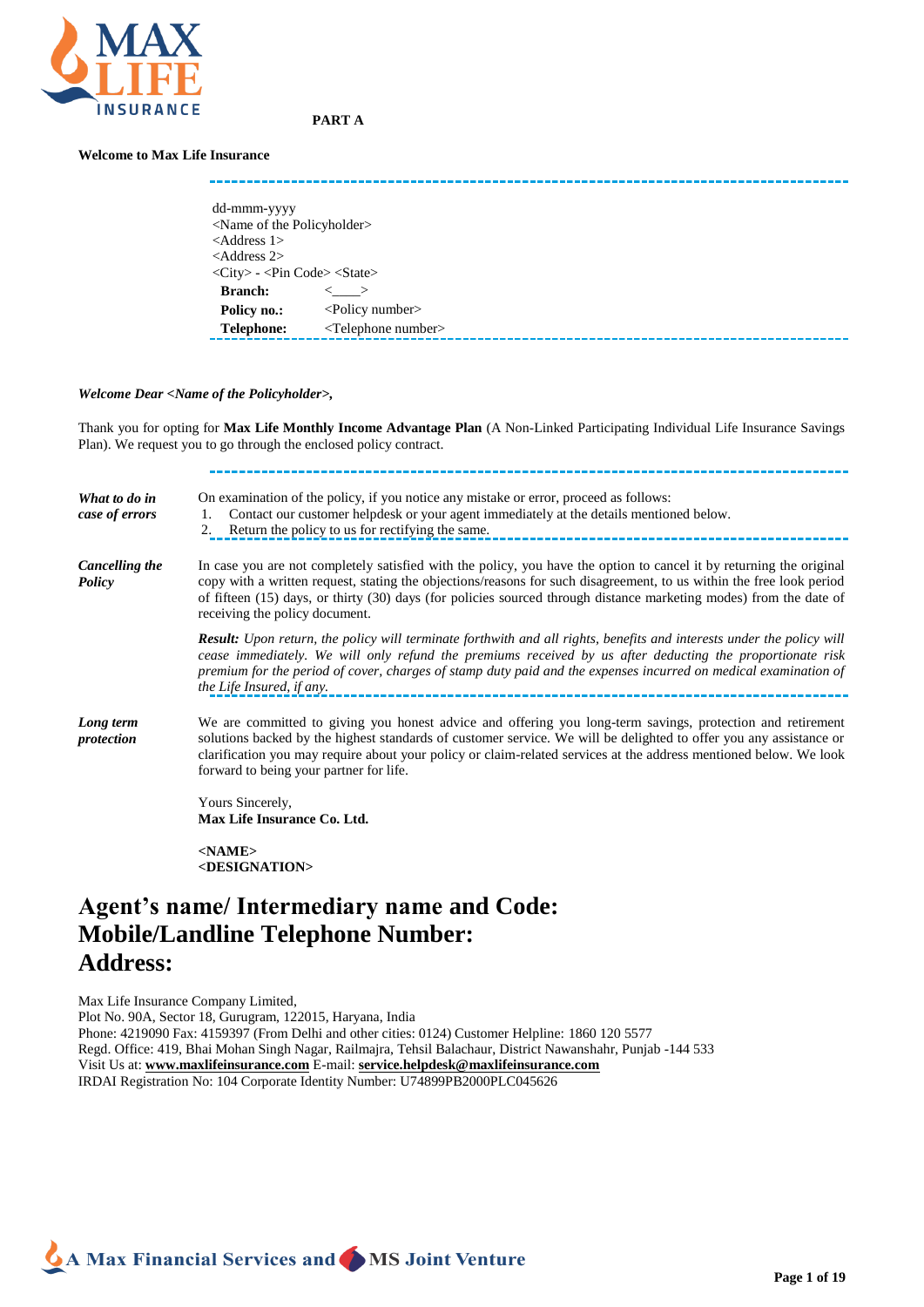

# **POLICY PREAMBLE**

# **MAX LIFE INSURANCE COMPANY LIMITED**

Regd. Office: 419, Bhai Mohan Singh Nagar, Railmajra, Tehsil Balachaur, District Nawanshahr, Punjab -144 533

# **Max Life Monthly Income Advantage Plan**

A Non-Linked Participating Individual Life Insurance Savings Plan

# UIN [104N091V06]

Max Life Insurance Company Limited has entered into this contract of insurance on the basis of the information given in the Proposal Form together with the Premium deposit, statements, reports or other documents and declarations received from or on behalf of the proposer for effecting a life insurance contract on the life of the person named in the Schedule.

We agree to pay the benefits under the Policy on the happening of the insured event, while the Policy is in force subject to the terms and conditions stated herein.

**Max Life Insurance Company Limited**

*Place of Issuance: Gurugram, Haryana*

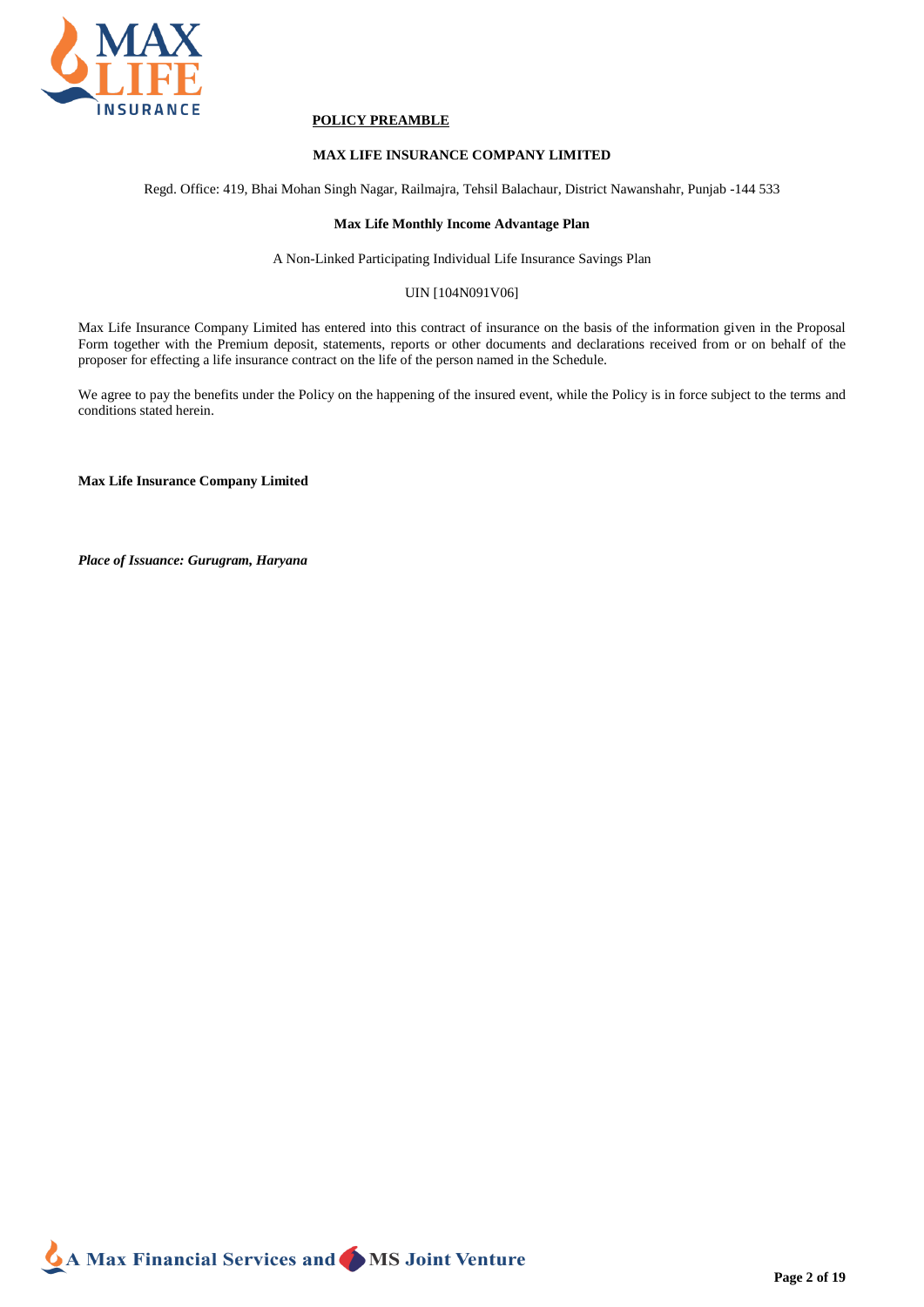

**POLICY SCHEDULE**<br>**Policy**: Max Life Monthly Income Advantage Plan

**Policy**: Max Life Monthly Income Advantage Plan **Type of Policy:** A Non-Linked Participating Individual Life Insurance Savings Plan

**UIN** 104N091V06 **Office**

| Office |  |  |
|--------|--|--|

| <b>Policy No./ Proposal No.:</b>                                                                                     | <b>Client ID:</b>                                               |  |  |  |  |
|----------------------------------------------------------------------------------------------------------------------|-----------------------------------------------------------------|--|--|--|--|
| <b>Date of Proposal:</b>                                                                                             |                                                                 |  |  |  |  |
| <b>Policyholder/Proposer:</b>                                                                                        | Gender:                                                         |  |  |  |  |
| PAN:                                                                                                                 | Tel No./Mobile No.:                                             |  |  |  |  |
| <b>Identification Source &amp; I.D No.:</b><br>Date of Birth:                                                        | <b>Email:</b>                                                   |  |  |  |  |
| Address (For all communication purposes):                                                                            |                                                                 |  |  |  |  |
| <b>Life Insured:</b>                                                                                                 | <b>Age Admitted: Yes/No</b>                                     |  |  |  |  |
| <b>Identification Source &amp; ID No.:</b>                                                                           | Gender:                                                         |  |  |  |  |
| Date of Birth:                                                                                                       |                                                                 |  |  |  |  |
| Age:                                                                                                                 |                                                                 |  |  |  |  |
| <b>Address:</b>                                                                                                      |                                                                 |  |  |  |  |
| Nominee(s):                                                                                                          | <b>Guardian (if Nominee is minor):</b>                          |  |  |  |  |
| % share<br><b>Nominee</b><br><b>Relationship of</b><br>Date of<br>Age:<br>Nominee(s) with<br>(s)Name<br><b>Birth</b> |                                                                 |  |  |  |  |
| <b>Of Nominee:</b><br>Policyholder:                                                                                  |                                                                 |  |  |  |  |
|                                                                                                                      |                                                                 |  |  |  |  |
| <b>Date of Commencement of Risk:</b>                                                                                 | <b>Premium Payment mode:</b>                                    |  |  |  |  |
|                                                                                                                      |                                                                 |  |  |  |  |
| Date of payment of first survival benefit:                                                                           |                                                                 |  |  |  |  |
| (Subsequent survival benefit, if any, shall be as per policy terms)                                                  |                                                                 |  |  |  |  |
| <b>Premium Payment Method:</b>                                                                                       | <b>Bill Draw Date:</b>                                          |  |  |  |  |
|                                                                                                                      | <b>Bank Name:</b>                                               |  |  |  |  |
|                                                                                                                      |                                                                 |  |  |  |  |
| Agent's name/Intermediary name:                                                                                      | <b>Bank Account Number:</b><br>Agent's code/ Intermediary code: |  |  |  |  |
| Email:                                                                                                               | <b>Intermediary License No.:</b>                                |  |  |  |  |
|                                                                                                                      |                                                                 |  |  |  |  |
| <b>Address:</b>                                                                                                      | <b>Mobile/Landline Telephone Number:</b>                        |  |  |  |  |
| Details of Sales Personnel (for direct sales only):                                                                  |                                                                 |  |  |  |  |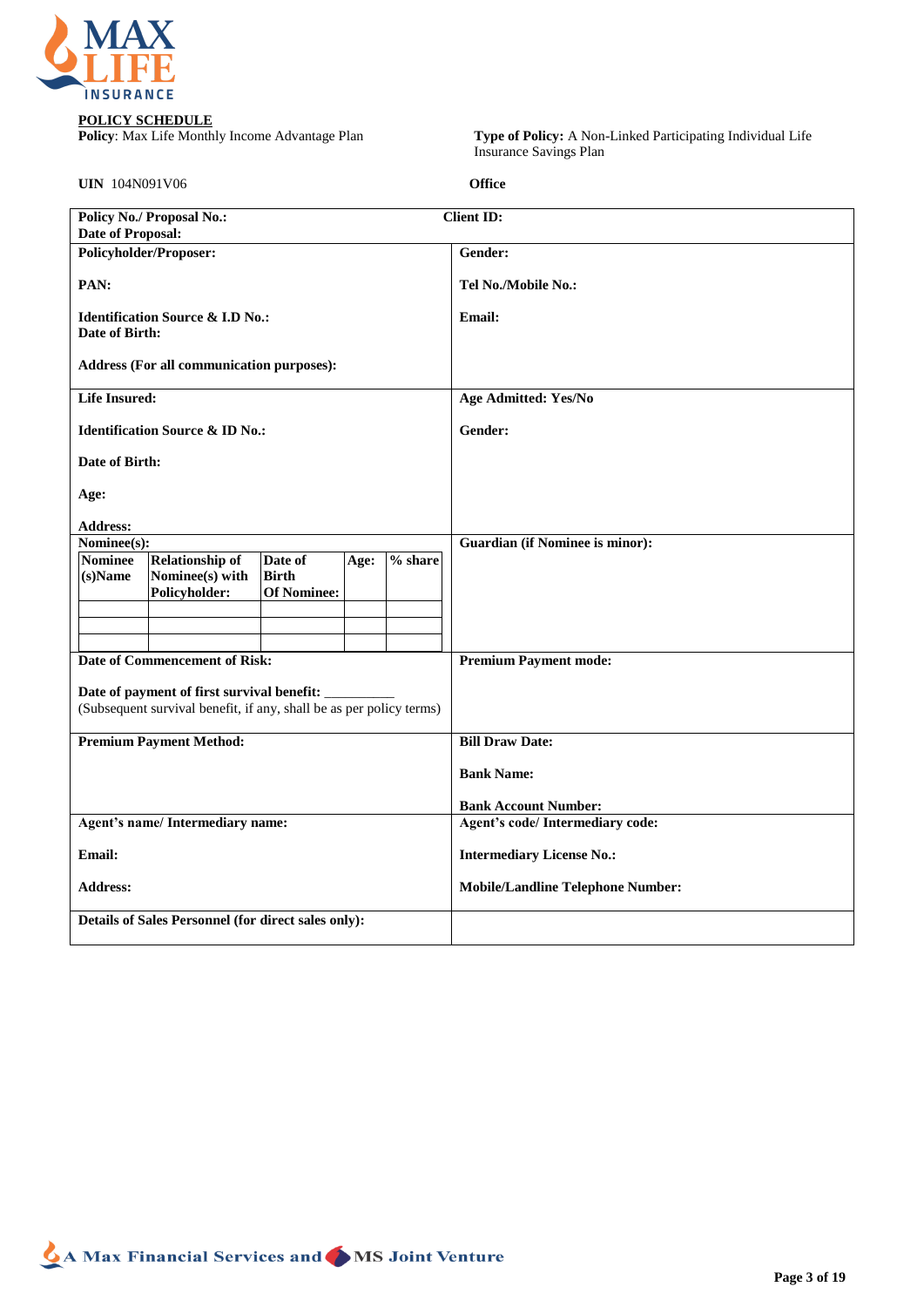

| List of  | <b>Maturity</b> | <b>Insured</b> | <b>Sum</b>     | <b>Monthly</b>            | <b>Policy</b> | Premium        | Premium | Annualised | Underwriti | $GST**$      | Modal   | <b>Total Premium</b> | Due Date when |
|----------|-----------------|----------------|----------------|---------------------------|---------------|----------------|---------|------------|------------|--------------|---------|----------------------|---------------|
| coverage | Date            | Event          | <b>Assured</b> | <b>Income Benefit</b>     | Term          | <b>Payment</b> | Payment | Premium    | ng Extra   | and          | Factors | along with           | Premium is    |
|          |                 |                | (INR)          | payable during (in years) |               | Term           | Mode    |            | Premium    | any          |         | applicable taxes,    | payable/Date  |
|          |                 |                |                | the Policy                |               | (in years)     |         |            |            | other        |         | cesses and levies    | when the Last |
|          |                 |                |                | <b>Term after</b>         |               |                |         |            |            | <b>Taxes</b> |         | payable as per       | Premium is    |
|          |                 |                |                | completion of             |               |                |         |            |            | cesses $\&$  |         | premium              | payable       |
|          |                 |                |                | Premium                   |               |                |         |            |            | levies       |         | payment mode         |               |
|          |                 |                |                | <b>Payment Term</b>       |               |                |         |            |            |              |         | selected             |               |
|          |                 |                |                | $(\mathbf{INR})$          |               |                |         |            |            |              |         |                      |               |
|          |                 |                |                |                           |               |                |         | A          | B          | $\mathbf C$  | D       | $E=$                 |               |
|          |                 |                |                |                           |               |                |         | (INR)      | (INR)      | (INR)        |         | $[(A+B+C)*D]$        |               |
|          |                 |                |                |                           |               |                |         |            |            |              |         | (INR)                |               |
| Base     | Dd/mm/yy        | As per         |                |                           |               |                |         |            |            |              |         |                      |               |
| policy:  |                 | Clause 2 of    |                |                           |               |                |         |            |            |              |         |                      |               |
|          |                 | Part C         |                |                           |               |                |         |            |            |              |         |                      |               |
|          |                 |                |                |                           |               |                |         |            |            |              |         |                      |               |
|          |                 |                |                |                           |               |                |         |            |            |              |         |                      |               |

**\*\*GST includes IGST, SGST, CGST, UGST (whichever is applicable) and applicable cesses**

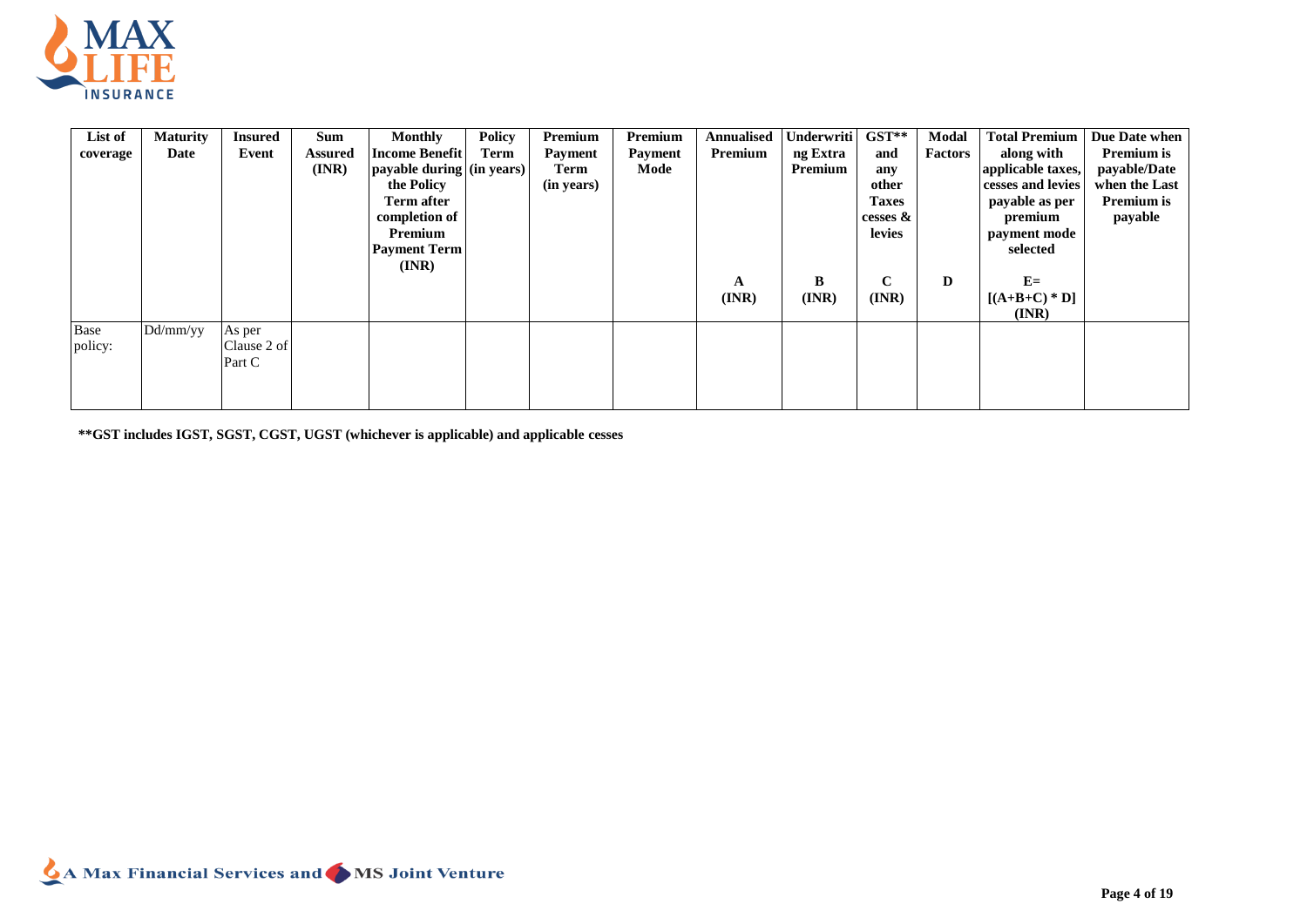

### **PART B**

### **DEFINITIONS**

The words and phrases listed below will have the meaning attributed to them wherever they appear in the Policy unless the context otherwise requires.

- 1. "**Act**" means the Insurance Act, 1938, as amended from time to time;
- 2. "**Actuarial Valuation Surplus**" means the surplus arising in the Participating life policyholders' fund, established by Us for Participating life insurance policies and calculated by the Appointed Actuary in accordance with the standards or guidance issued by the Institute of Actuaries of India and the Insurance Regulatory and Development Authority (Distribution of Surplus) Regulations, 2002, as amended from time to time;
- 3. "**Age**" means Life Insured's age on last birthday as on the Date of Commencement of Risk or on the previous Policy Anniversary, as the case may be;
- 4. "**Annualised Premium**" is the amount specified in the Schedule, and means the Premium payable in a Policy Year chosen by You, excluding Underwriting Extra Premiums, loadings for modal premiums, Rider Premiums and applicable taxes, cesses and levies, if any;
- 5. "**Claimant**" means You , Nominee(s) (if valid nomination is effected), assignee(s) or their heirs, legal representatives or holders of a succession certificates in case Nominee(s) or assignee(s) is/are not alive at the time of claim;
- 6. "**Date of Commencement of Risk**" means the date as specified in the Schedule, on which the insurance coverage/risk under the Policy commences;
- 7. "**Death Benefit**" means an amount which will be highest of the following:
	- i. 11 (Eleven) times the sum of Annualised Premium and Underwriting Extra Premium, if any;
	- ii. 105% (One Hundred Five percent) of sum of Total Premiums Paid, Underwriting Extra Premium and loadings for modal premiums till the date of death of the Life Insured;
	- iii. Guaranteed Sum Assured payable on Maturity Date; or
	- iv. Sum Assured.
- 8. "**Force Majeure Event**" means an event by which performance of any of Our obligations are prevented or hindered as a consequence of any act of God, State, strike, lock-out, legislation or restriction by any government or other authority or any circumstance beyond Our control;
- 9. "**Free Look**" means a period of 15 days (30 days if the Policy is sourced through distance marketing modes) from the date of receipt of the Policy, to review the terms and conditions of the Policy, where if You disagree to any of those terms and conditions, You have the option to return the Policy stating the reasons for objection. Upon return, the Policy will terminate forthwith and all rights, benefits and interests under the Policy will cease immediately. You shall be entitled to a refund of the Premium received by Us after deducting the proportionate risk premium for the period of cover, charges of stamp duty paid and the expenses incurred by Us on medical examination, if any;
- 10. "**Grace Period**" means a period of 15 (Fifteen) days from the due date of the unpaid Premium under monthly Premium payment mode and 30 (Thirty) days from the due date of unpaid Premium for all other Premium payment modes;
- 11. "**Guaranteed Sum Assured payable on Maturity Date**" means 'zero' or 'nil' benefit payable under this Policy as all the guaranteed benefits are paid in form of regular monthly income after completion of Premium Payment Term;
- 12. "**Guaranteed Surrender Value**" means the minimum surrender value computed in accordance with Clause 1 of Part D, which is guaranteed by Us;
- 13. "**IRDAI**" means the Insurance Regulatory and Development Authority of India;
- 14. "**Lapsed Policy**" means a Policy which has not acquired the Surrender Value and where the due Premium has not been received till the expiry of the Grace Period;
- 15. "**Life Insured**" means the person named in the Schedule, who is also the policyholder, on whose life the Policy is effected;
- 16. "**Maturity Date**" means the date specified in the Schedule, on which the Policy Term expires;
- 17. "**Modal Factor**" means the applicable factor specified in the Schedule, which is used by Us for determining the Premium. The Modal Factors for this Policy are as follows: i) for annual Premium payment mode  $- (1)$ ; ii) for semi-annual Premium payment mode - (0.520); iii) for quarterly Premium payment mode - (0.265); iv) for monthly Premium payment mode - (0.090);
- 18. "**Nominee**" means a person nominated by You in accordance with Clause 7 of Part F, to receive the benefits under the Policy and whose name is mentioned in the Schedule;
- 19. "**Participating**" means participating in the Actuarial Valuation Surplus of the participating life policyholders' fund;
- 20. "**Policy**" means the contract of insurance entered into between You and Us as evidenced by this document, the Proposal Form, the Schedule and any additional information/document(s) provided to Us in respect of the Proposal Form along with any written instructions from You subject to Our acceptance of the same and any endorsement issued by Us;
- 21. "**Policy Anniversary**" means the annual anniversary of the Date of Commencement of Risk;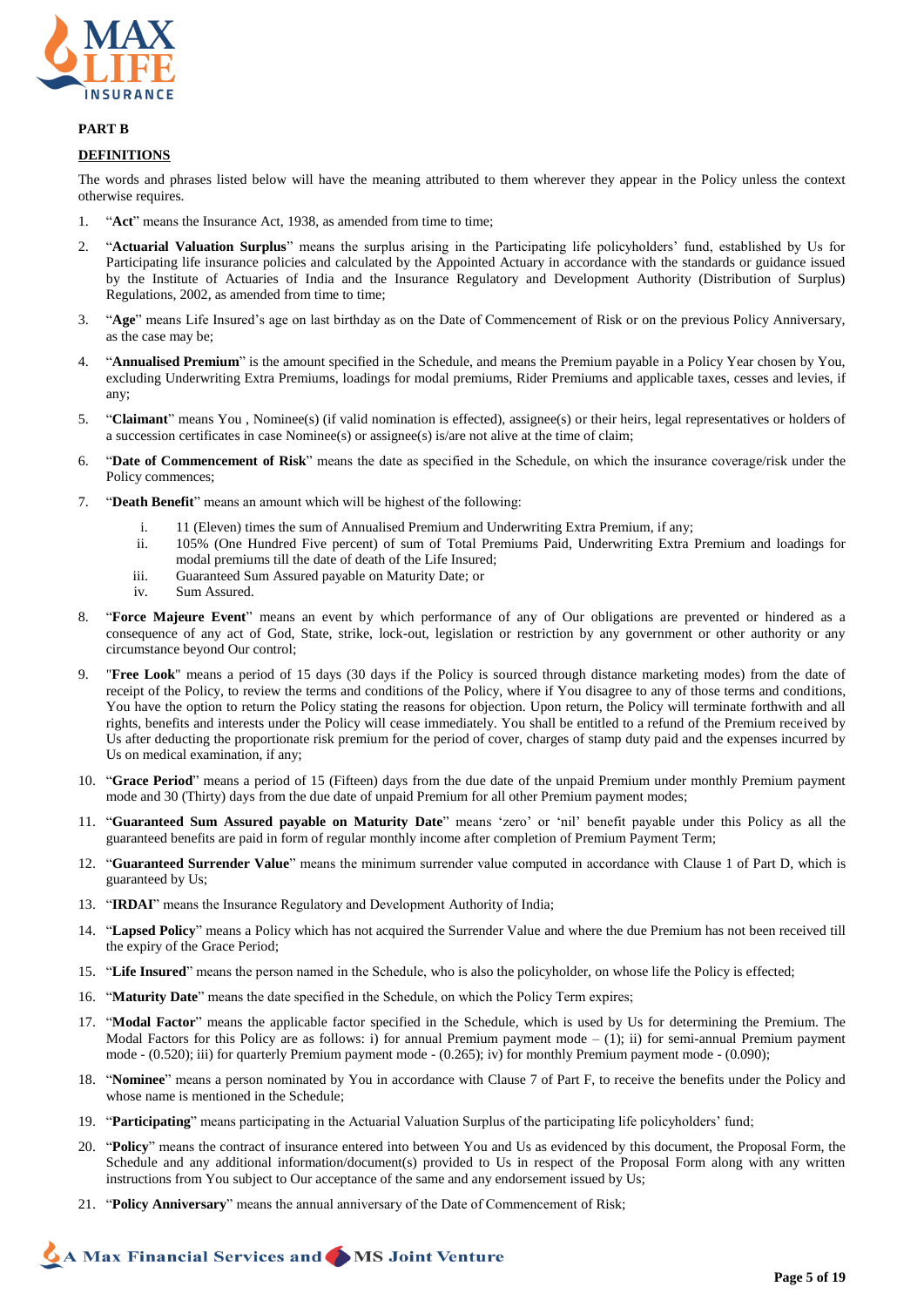

- 22. "**Policy Term**" means the term of this Policy as specified in the Schedule;
- 23. "**Policy Year**" means a period of 12 (Twelve) months commencing from the Date of Commencement of Risk and every Policy Anniversary thereafter;
- 24. "**Premium**" means an amount specified in the Schedule, payable by You, by the due dates to secure the benefits under the Policy, excluding applicable taxes, cesses and levies, if any;
- 25. "**Premium Payment Term**" means the term specified in the Schedule, during which the Premiums are payable by You;
- 26. "**Proposal Form**" means the form filled in and completed by You for the purpose of obtaining insurance coverage under the Policy;
- 27. "**Reduced Paid Up Death Benefit**" means an amount equal to the Death Benefit multiplied by the resultant of ((the sum of the Total Premiums Paid and loadings for modal premiums (if any) divided by the resultant of the sum of total Premiums (excluding Underwriting Extra Premium and Rider Premium) payable by You and loadings for modal premiums (if any) payable under the Policy ));
- 28. "**Reduced Paid Up Mode**" means the Policy with reduced paid up benefits as specified under Clause 3 of Part C;
- 29. "**Reduced Paid Up Sum Assured**" means an amount equal to the Sum Assured multiplied by the resultant of the sum of Total Premiums Paid and loadings for modal premiums (if any) divided by the resultant of the sum of total Premiums (excluding Underwriting Extra Premium and Rider Premium) payable by You and loadings for modal premiums (if any) payable under the Policy;
- 30. "**Reversionary Bonus**" means the bonus(es) payable by Us in accordance with Clause 4.2 of Part C, if declared by Us;
- 31. "**Revival**" means restoration of the Policy, which was discontinued due to nonpayment of Premium, by Us with all the benefits stated in the Policy, upon the receipt of all the due Premiums and other charges / late fee as provided in Clause 3 of Part D of the Policy;
- 32. "**Revival Period**" means a period of 5 (Five) consecutive years from the due date of the first unpaid Premium, during which period You are entitled to revive the Policy which was discontinued due to the non-payment of Premium;
- 33. "**Rider**" means benefits, which are in addition to basic benefits under the Policy;
- 34. **"Rider Premium"** means the premium amount payable in respect of a Rider applicable under the Policy and is the amount specified in the Schedule;
- 35. "**Schedule**" means the policy schedule and any endorsements attached to and forming part of the Policy and if any updated Schedule is issued, then, the Schedule latest in time;
- 36. "**Special Surrender Value**" means the special surrender value computed in accordance with Clause 1.7 of Part D;
- 37. **Special Surrender Value Factors**" are factors determined by Us in consultation with and approved by the IRDAI to compute the Special Surrender Value which can be revised by Us on the basis of Our experience from time to time in consultation with and approval of the IRDAI;
- 38. "**Sum Assured**" means an absolute assured amount as specified in the Schedule, which is payable on the death of the Life Insured;
- 39. "**Surrender Value**" means an amount payable on surrender of this Policy, which will be the higher of the Guaranteed Surrender Value or the Special Surrender Value;
- 40. "**Total Premiums Paid**" means the total of all Premiums reveived under the Policy, excluding Underwriting Extra Premium, loadings for modal premiums, Rider Premium and applicable taxes, cesses and levies, if any.
- 41. "**Terminal Bonus**" means a bonus determined by Us as a percentage applied on the sum of Sum Assured and accrued Reversionary Bonus (if any);
- 42. "**Underwriting Extra Premium**" means an additional amount mentioned in the Schedule and charged by Us, as per Our Underwriting policy, which is determined on the basis of disclosures made by You in the Proposal Form or any other information received by Us including medical examination report of the Life Insured;
- 43. "**Underwriting Policy**" means our then prevailing underwriting policy approved by Our board of directors;
- 44. "**We**", "**Us**" or "**Our**" means Max Life Insurance Company Limited; and
- 45. "**You**" or "**Your**" means the policyholder as named in the Schedule.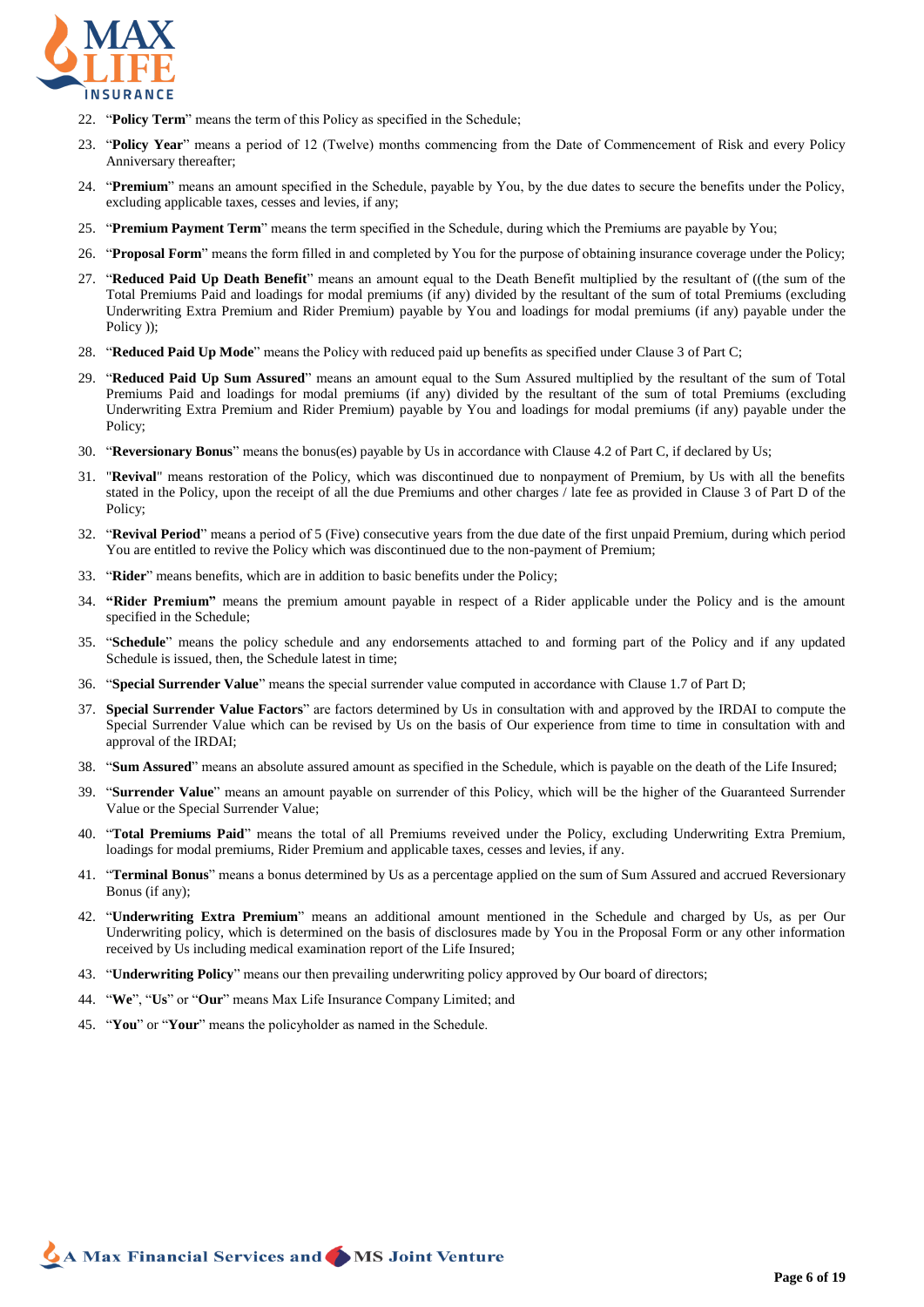

**PART C**

# **POLICY FEATURES, BENEFITS AND PREMIUM PAYMENT**

# **1. ELIGIBILITY**

- 1.1. The Policy has been written on a single life basis.
- 1.2. The minimum Age of the Life Insured on the Date of Commencement of Risk should be 18 (Eighteen) years.
- 1.3. The maximum Age of the Life Insured on the Date of Commencement of Risk cannot exceed the following:

| Policy Term (in years) | Maximum Age as on Date of Commencement of Risk (in years) |
|------------------------|-----------------------------------------------------------|
| 16                     | 50                                                        |
| 18                     | 55                                                        |
| 20                     | 55                                                        |
| 22                     | 55                                                        |
| 25                     | 50                                                        |
| 26                     | 50                                                        |
| 28                     | 50                                                        |
| 32                     | 50                                                        |
| 35                     | 50                                                        |
| 36                     | 45                                                        |
| 38                     | 45                                                        |
| 40                     | 45                                                        |
| 42                     | 45                                                        |
| 45                     | 45                                                        |

1.4. The maximum Age of the Life Insured on the Maturity Date cannot exceed the following:

| <b>Policy Term (in years)</b> | Maximum Age as on Maturity Date (in years) |
|-------------------------------|--------------------------------------------|
| 16                            | 66                                         |
| 18                            | 73                                         |
| 20                            | 75                                         |
| 22                            | 77                                         |
| 25                            | 75                                         |
| 26                            | 76                                         |
| 28                            | 78                                         |
| 30                            | 80                                         |
| 32                            | 82                                         |
| 35                            | 85                                         |
| 36                            | 81                                         |
| 38                            | 83                                         |
| 40                            | 85                                         |
| 42                            | 87                                         |
| 45                            | 90                                         |

### **2. BENEFITS**

### 2.1. **Death Benefit**

- 2.1.1. If Life Insured dies during the Policy Term provided the Policy is in force and not under lapsed or Reduced Paid Up Mode, We will pay the following benefits:
	- 2.1.1.1. Death Benefit; and,
	- 2.1.1.2. Policy Continuance Benefit.

"**Policy Continuance Benefit**" means waiver of all future Premiums, if any, coinciding or following the date of death of the Life Insured. The Policy will continue as is, the monthly income benefit and maturity benefit shall be payable to the Claimant, as and when due. The Policy will continue to participate in the future bonuses will continue to be applicable. All future benefits shall be paid to the Claimant, as and when due, as if the Life Insured was alive and had paid the Premiums to Us.

### 2.2. **Monthly Income Benefit/Survival Benefit**

- 2.2.1. On completion of the Premium Payment Term as chosen by You, irrespective of the fact whether the Life Insured is alive or not, We will pay the monthly income benefit equal to  $1/12<sup>th</sup>$  (One twelfth) of 10% (Ten percent) of Sum Assured post completion of the Premium Payment Term till the end of the Policy Term in accordance with Clause 2.2.2 below.
- 2.2.2. The monthly income benefit payout will start from beginning of:
	- 2.2.2.1. 73<sup>rd</sup> policy month (i.e. beginning of 7<sup>th</sup> Policy Year) for Policy with Premium Payment Term of 6 (Six) years,
	- 2.2.2.2. 97<sup>th</sup> policy month (i.e. beginning of 9<sup>th</sup> Policy Year) for Policy with Premium Payment Term of 8 (Eight) years,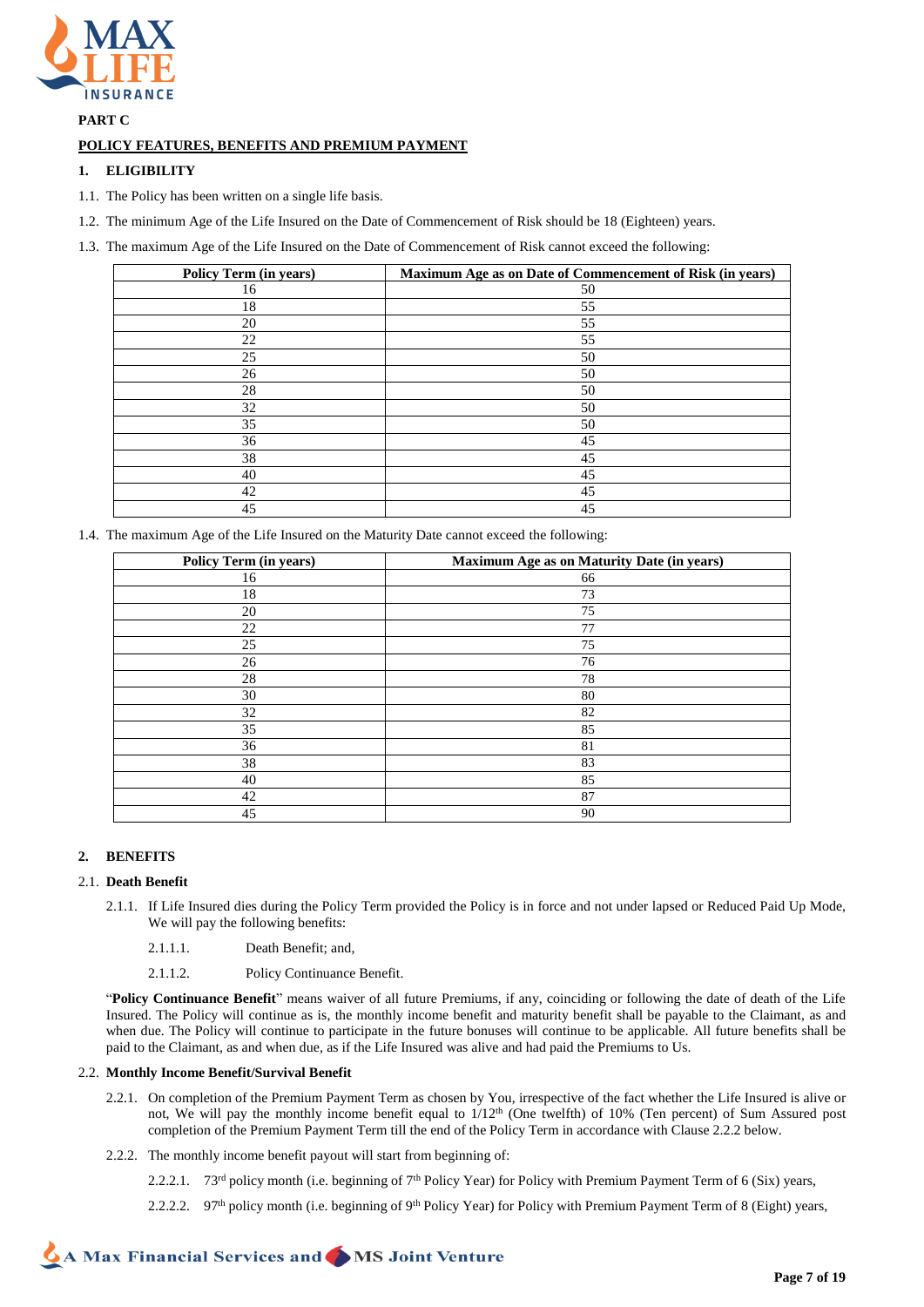

- 2.2.2.3. 121<sup>st</sup> policy month (i.e. beginning of 11<sup>th</sup> Policy Year) for Policy with Premium Payment Term of 10 (Ten) years,
- 2.2.2.4. 145th policy month (i.e. beginning of 13th Policy Year) for Policy with Premium Payment Term of 12 (Twelve) years, and,
- 2.2.2.5. 181<sup>st</sup> policy month (i.e. beginning of  $16<sup>th</sup>$  Policy Year) for Policy with Premium Payment Term of 15 (Fifteen) years.
- 2.2.3. The risk coverage under the Policy will continue during the monthly income benefit payout period i.e. till the end of the Policy Term provided the Life Insured is alive.

### 2.3. **Maturity Benefit**

- 2.3.1. On the Maturity Date, if the insurance cover under this Policy is in force and the Policy is not under Reduced Paid Up Mode, then, We will pay the sum total of the following to the Claimant:
	- 2.3.1.1. Accrued compound Reversionary Bonus, if any; and
	- 2.3.1.2. Terminal Bonus, if any.

### **3. REDUCED PAID UP BENEFITS**

- 3.1. If this Policy has acquired a Surrender Value, then, in the event of non-payment of the due Premiums by You to Us, on the expiry of Grace Period, this Policy will not lapse and will continue with reduced paid-up benefits as specified below. A Policy under the Reduced Paid Up Mode will thereafter be free from all liabilities of payment of future Premiums to Us.
- 3.2. If this Policy is under Reduced Paid Up Mode, then, the benefits payable shall be as follows:

#### 3.2.1. **Reduced Death Benefit**

In the event of the death of the Life Insured during Policy Term, then, We will pay the following benefits:

- 3.2.1.1. Reduced Paid Up Death Benefit;
- 3.2.1.2. Reduced monthly income benefit, as and when due; and
- 3.2.1.3. Reduced maturity benefit, as and when due.

### 3.2.2. **Reduced Monthly Income Benefit**

- 3.2.2.1. On completion of the Premium Payment Term as chosen by You, We will pay the monthly income benefit equal to 1/12<sup>th</sup> (one twelfth) of 10% (Ten percent) of the Reduced Paid Up Sum Assured post completion of the Premium Payment Term till the end of the Policy Term in accordance with Clause 3.2.2.2 below.
- 3.2.2.2. The reduced monthly income payout will start from the monthly anniversary immediately succeeding the end of the Premium Payment Term.
	- a. 73<sup>rd</sup> policy month (i.e. beginning of 7<sup>th</sup> Policy Year) for Policy with Premium Payment Term of 6 (Six) years,
	- b. 97<sup>th</sup> policy month (i.e. beginning of 9<sup>th</sup> Policy Year) for Policy with Premium Payment Term of 8 (Eight) years,
	- c.  $121<sup>st</sup>$  policy month (i.e. beginning of  $11<sup>th</sup>$  Policy Year) for Policy with Premium Payment Term of 10 (Ten) years,
	- d. 145<sup>th</sup> policy month (i.e. beginning of 13<sup>th</sup> Policy Year) for Policy with Premium Payment Term of 12 (Twelve) years, and,
	- e.  $181<sup>st</sup>$  policy month (i.e. beginning of  $16<sup>th</sup>$  Policy Year) for Policy with Premium Payment Term of 15 (Fifteen) years.
- 3.2.2.3. The risk coverage as per Clause 3.2.1 will continue during the reduced monthly income benefit payout period i.e. till the end of the Policy Term, provided the Life Insured is alive.

### 3.2.3. **Reduced Maturity Benefit**

3.2.3.1. If the Life Insured is alive on the Maturity Date, then, We will pay bonuses (if any) accrued before the conversion of the Policy to Reduced Paid Up Mode.

### **4. BONUSES**

- 4.1. Bonus(es) may be declared by Us depending upon the surplus generated in the Participating fund over the Policy Term. You shall be eligible to receive the following Bonus(es), if any, on Maturity Date or on surrender of this Policy, whichever is earlier:
	- 4.1.1. Reversionary Bonus; and
	- 4.1.2. Terminal Bonus.

### 4.2. **Reversionary Bonus**

4.2.1. Under this Policy, We may declare a Reversionary Bonus, based on Our Actuarial Valuation Surplus. A compound Reversionary Bonus rate will be determined each year by Us and shall be applied by Us as a percentage of the sum total of the Sum Assured and the accrued compound Reversionary Bonuses declared in the previous Policy Years, if any.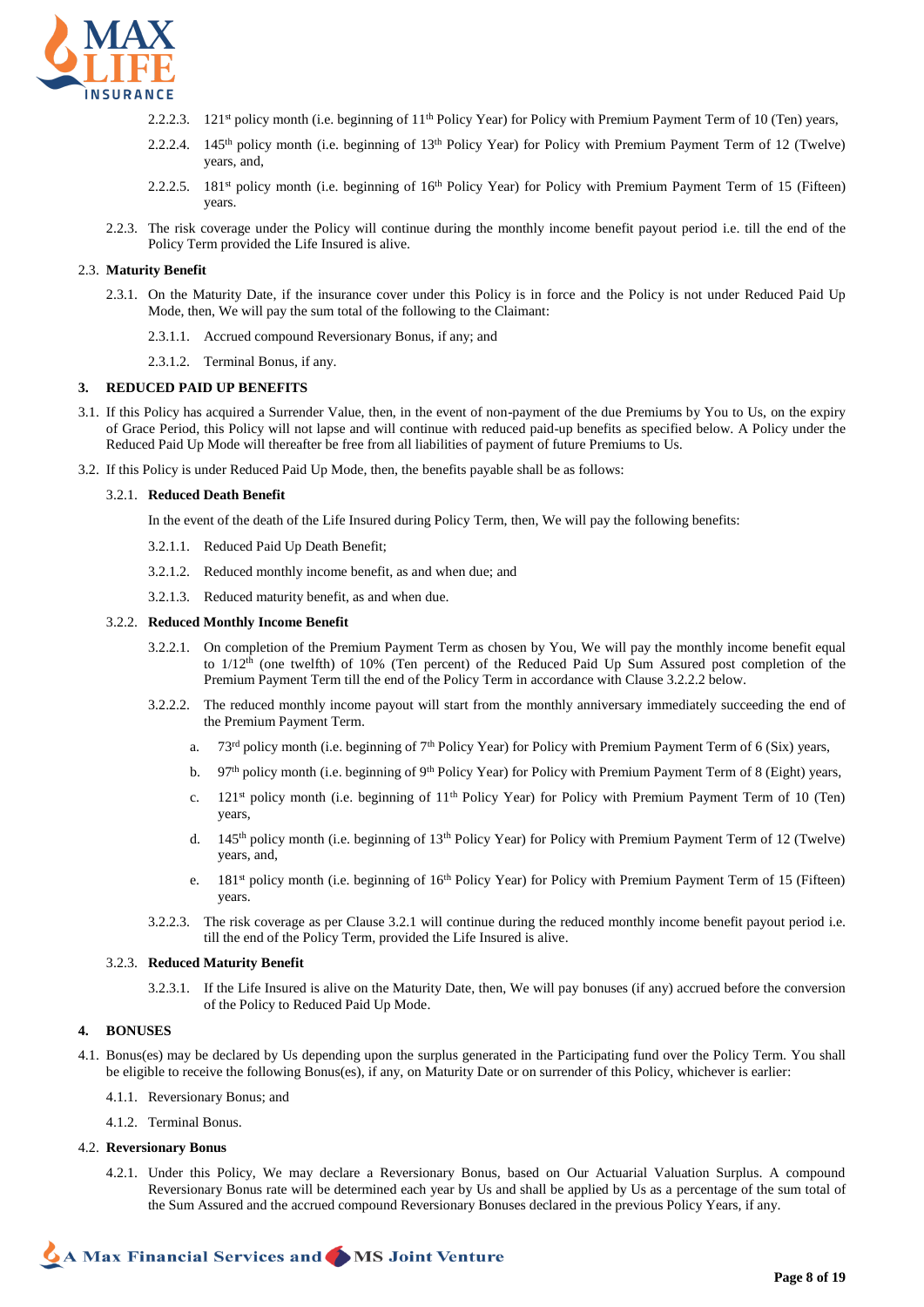

4.2.2. If declared, the Reversionary Bonuses will be allocated by Us post completion of  $2<sup>nd</sup>$  (Second) Policy Year i.e. after the end of 24th (Twenty Fourth) month onwards from the Date of Commencement of Risk and once the same are allocated by Us, then, the same shall be guaranteed for Policy Term. We may or may not declare the Reversionary Bonus(es) as the same are not guaranteed.

# 4.3. **Terminal Bonus**

4.3.1. Under this Policy, We may at Our discretion pay an additional 1 (One) time Terminal Bonus, provided this Policy is in force for at least 5 (Five) complete Policy Years from the Date of Commencement of Risk.

### **5. PREMIUMS**

- 5.1. You can pay the Premium annually, semi-annually, quarterly or on monthly basis, as per the Premium payment mode chosen by You.
- 5.2. You have an option to change the Premium payment mode by submitting a written request to Us. Any change in the Premium payment mode will result in a change in the Premium amount basis the applicable Modal Factors. A change in Premium payment mode will be effective only on the Policy Anniversary following the receipt of such request.
- 5.3. You can pay Premium at any of Our offices or through Our website www.maxlifeinsurance.com or by any other means, as informed by Us. Any Premium paid by You will be deemed to have been received by Us only after the same has been realized and credited to Our bank account.
- 5.4. The Premium payment receipt will be issued in Your name, which will be subject to realization of cheque or any other instrument/ medium.

### **6. GRACE PERIOD**

- 6.1. The Premium is due and payable by the due date specified in the Schedule. If the Premium is not paid by the due date, You may pay the same during the Grace Period without any penalty or late fee.
- 6.2. The insurance coverage continues during the Grace Period. However, if the overdue Premium is not paid even in the Grace Period and the Life Insured dies, then, We will pay the death benefit after deducting the due Premium till the date of death.

### **7. LAPSATION OF POLICY**

7.1. If You discontinue the payment of Premium before paying Premiums for the first 2 (Two) Policy Years, then, the Policy will become a Lapsed Policy on the expiry of the Grace Period and no benefits under the Policy shall be payable.

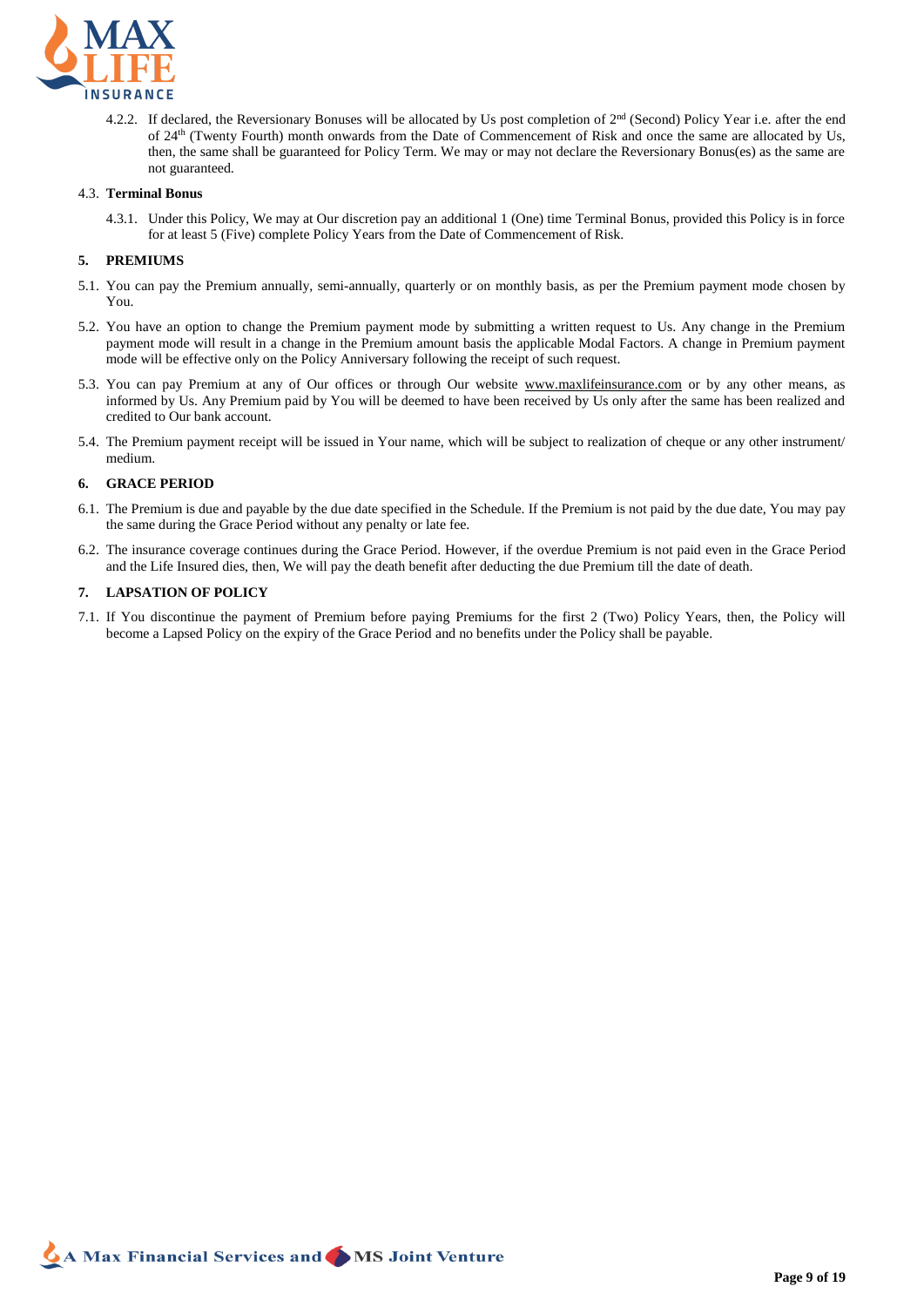

**PART D**

# **POLICY SERVICING CONDITIONS**

### **1. SURRENDER**

- 1.1. This Policy shall acquire a Surrender Value provided all the due Premiums for the first 2 (Two) Policy Years have been received and applied by Us on or after the due dates.
- 1.2. You may request in writing to surrender this Policy at any time only if the Policy has acquired the Surrender Value. On receipt of such request, this Policy shall terminate and the Surrender Value (if any) prevailing on the date of request for the surrender of this Policy, shall be payable by Us. If the Policy has not acquired the Surrender Value, then, no benefit or money is payable by Us.
- 1.3. In the event of death of the Life Insured (who is also the policyholder) during the Policy Term, the Policy cannot be surrendered and the Policy shall continue till the end of the Policy Term. The Policy will continue as is, the monthly income and maturity benefits shall be payable to the Claimant, as and when due. The Policy will continue to participate in the future bonuses and the benefits will continue to be applicable. All future benefits shall be paid to the Claimant, as and when due, as if the Life Insured was alive and had paid the Premiums, as and when due.
- 1.4. The Surrender Value payable will be subject to the condition that there are no statutory or other restrictions to the contrary. Upon surrender of this Policy, this Policy will terminate after payment of the Surrender value and thereafter no other benefits under this Policy shall be payable.
- 1.5. The Surrender Value will be equal to the higher of Guaranteed Surrender Value or Special Surrender Value.

### 1.6. **Guaranteed Surrender Value**

- 1.6.1. The Guaranteed Surrender Value will be determined in the Policy Year in which the surrender is effected. The Guranteed Surrender Value will be sum total of the following:
	- 1.6.1.1. Higher of:
		- a. Guaranteed Surrender Value factors (as specified in the table below) multiplied by {Total Premiums Paid plus loadings for modal premiums (if any)} less monthly income benefit already paid, if any; or
		- b.  $0$  (zero); and

Guaranteed Surrender Value factors:

| <b>Policy Year of Surrender</b> | <b>Guaranteed Surrender Value factor for Policy</b>                                                                                                              |
|---------------------------------|------------------------------------------------------------------------------------------------------------------------------------------------------------------|
|                                 | NIL                                                                                                                                                              |
|                                 | 30%                                                                                                                                                              |
|                                 | 35%                                                                                                                                                              |
| 4-7                             | 50%                                                                                                                                                              |
| $8+$                            | Graduating linearly from 50% to 90% during the last two Policy Years<br>Minimum of $(50\% + [(40\% * (N-7) / (Policy Term - 8)])$ or 90%<br>N: Year of Surrender |

1.6.1.2. Guaranteed Surrender Value factors (expressed as a percentage) of the accrued compound Reversionary Bonuses (as per table below), if any.

| <b>Policy Year</b> | <b>Policy Term (in years)</b>                                                             |                               |          |          |          |                |                |                |          |                |                |                |                |                |                |
|--------------------|-------------------------------------------------------------------------------------------|-------------------------------|----------|----------|----------|----------------|----------------|----------------|----------|----------------|----------------|----------------|----------------|----------------|----------------|
| of Surrender       | 16                                                                                        | 18                            | 20       | 22       | 25       | 26             | 28             | 30             | 32       | 35             | 36             | 38             | 40             | 42             | 45             |
|                    | Below Guaranteed Surrender Value factors are expressed as a percentage (%) of the accrued |                               |          |          |          |                |                |                |          |                |                |                |                |                |                |
|                    |                                                                                           | compound Reversionary Bonuses |          |          |          |                |                |                |          |                |                |                |                |                |                |
| 1                  | $\Omega$                                                                                  | $\Omega$                      | $\Omega$ | $\Omega$ | $\Omega$ | $\Omega$       | $\theta$       | $\Omega$       | $\Omega$ | $\Omega$       | $\Omega$       | $\Omega$       | $\mathbf{0}$   | $\mathbf{0}$   | $\Omega$       |
| $\overline{2}$     | 20                                                                                        | 16                            | 13       | 10       | 7        | $\overline{7}$ | 5              | $\overline{4}$ | 3        | $\mathfrak{2}$ | $\overline{c}$ | $\overline{2}$ | 1              | $\mathbf{1}$   | 1              |
| 3                  | 23                                                                                        | 18                            | 15       | 12       | 8        | 7              | 6              | 5              | 4        | 3              | $\mathfrak{2}$ | $\mathfrak{2}$ | $\overline{c}$ | 1              | 1              |
| 4                  | 26                                                                                        | 20                            | 16       | 13       | 9        | 8              | 7              | 5              | 4        | 3              | 3              | $\overline{c}$ | $\overline{c}$ | $\mathbf{1}$   | 1              |
| 5                  | 29                                                                                        | 23                            | 18       | 15       | 10       | 9              | $\overline{7}$ | 6              | 5        | 3              | 3              | $\overline{c}$ | $\overline{c}$ | $\overline{2}$ | $\mathbf{1}$   |
| 6                  | 32                                                                                        | 26                            | 20       | 16       | 12       | 10             | 8              | $\tau$         | 5        | 4              | 3              | 3              | $\overline{c}$ | $\overline{2}$ | $\mathbf{1}$   |
| 7                  | 36                                                                                        | 29                            | 23       | 18       | 13       | 12             | 9              | 7              | 6        | 4              | 4              | 3              | $\overline{c}$ | $\overline{2}$ | $\mathbf{1}$   |
| 8                  | 40                                                                                        | 32                            | 26       | 20       | 15       | 13             | 10             | 8              | 7        | 5              | 4              | 3              | 3              | $\overline{2}$ | $\overline{2}$ |
| 9                  | 45                                                                                        | 36                            | 29       | 23       | 16       | 15             | 12             | 9              | 7        | 5              | 5              | 4              | 3              | $\overline{2}$ | $\overline{2}$ |
| 10                 | 51                                                                                        | 40                            | 32       | 26       | 18       | 16             | 13             | 10             | 8        | 6              | 5              | 4              | 3              | 3              | $\overline{2}$ |
| 11                 | 57                                                                                        | 45                            | 36       | 29       | 20       | 18             | 15             | 12             | 9        | $\overline{7}$ | 6              | 5              | 4              | 3              | $\overline{2}$ |
| 12                 | 64                                                                                        | 51                            | 40       | 32       | 23       | 20             | 16             | 13             | 10       | $\overline{7}$ | 7              | 5              | 4              | 3              | $\overline{2}$ |
| 13                 | 71                                                                                        | 57                            | 45       | 36       | 26       | 23             | 18             | 15             | 12       | 8              | 7              | 6              | 5              | $\overline{4}$ | 3              |
| 14                 | 80                                                                                        | 64                            | 51       | 40       | 29       | 26             | 20             | 16             | 13       | 9              | 8              | 7              | 5              | $\overline{4}$ | 3              |
| 15                 | 89                                                                                        | 71                            | 57       | 45       | 32       | 29             | 23             | 18             | 15       | 10             | 9              | 7              | 6              | 5              | 3              |
| 16                 | 100                                                                                       | 80                            | 64       | 51       | 36       | 32             | 26             | 20             | 16       | 12             | 10             | 8              | 7              | 5              | $\overline{4}$ |
| 17                 |                                                                                           | 89                            | 71       | 57       | 40       | 36             | 29             | 23             | 18       | 13             | 12             | 9              | 7              | 6              | $\overline{4}$ |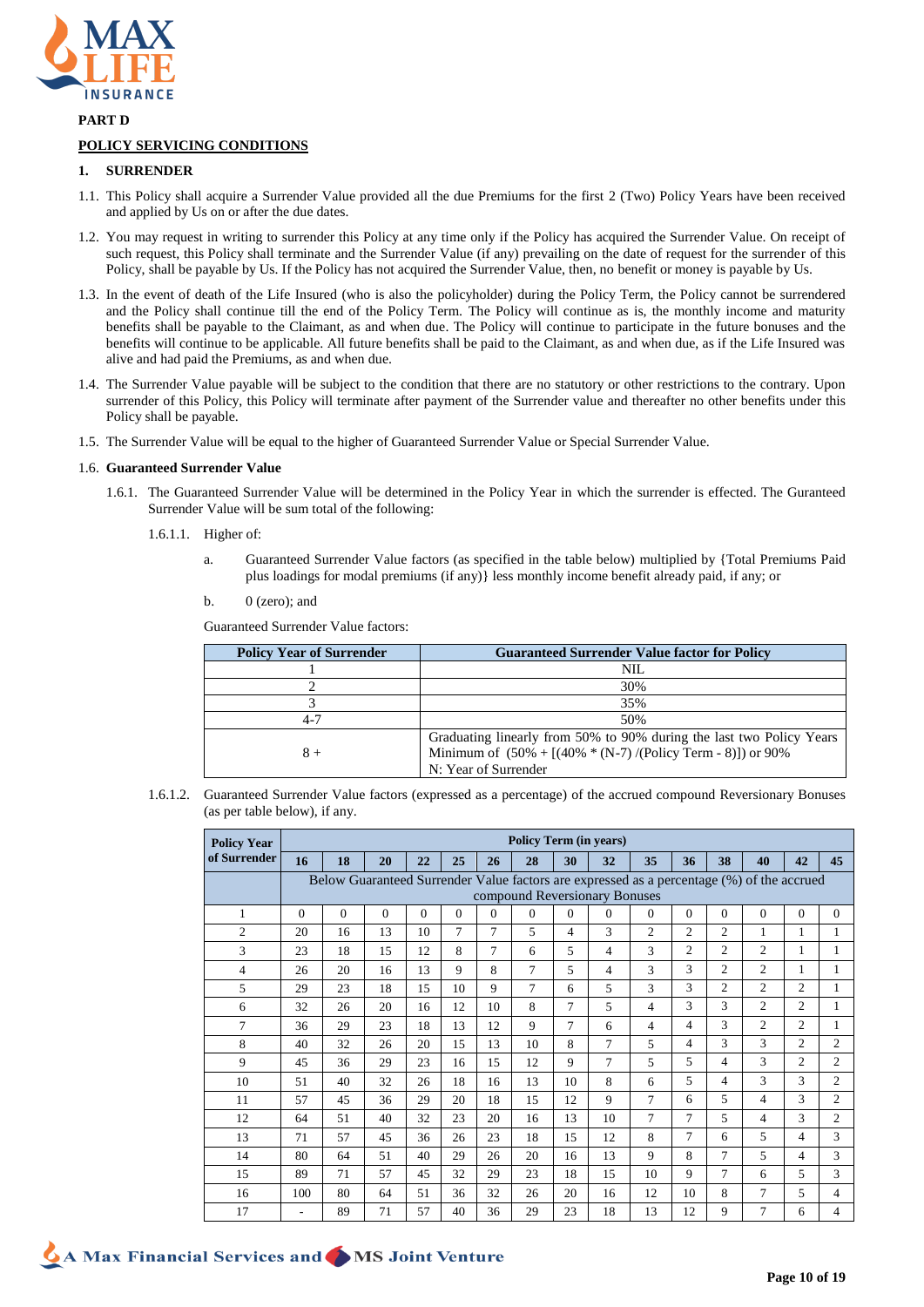

| <b>Policy Year</b> |                                                                                                                            | <b>Policy Term (in years)</b> |                              |                              |                          |                              |                          |                              |                          |                              |                          |                          |                          |                |                |
|--------------------|----------------------------------------------------------------------------------------------------------------------------|-------------------------------|------------------------------|------------------------------|--------------------------|------------------------------|--------------------------|------------------------------|--------------------------|------------------------------|--------------------------|--------------------------|--------------------------|----------------|----------------|
| of Surrender       | 16                                                                                                                         | 18                            | 20                           | 22                           | 25                       | 26                           | 28                       | 30                           | 32                       | 35                           | 36                       | 38                       | 40                       | 42             | 45             |
|                    | Below Guaranteed Surrender Value factors are expressed as a percentage (%) of the accrued<br>compound Reversionary Bonuses |                               |                              |                              |                          |                              |                          |                              |                          |                              |                          |                          |                          |                |                |
| 18                 | $\overline{\phantom{a}}$                                                                                                   | 100                           | 80                           | 64                           | 45                       | 40                           | 32                       | 26                           | 20                       | 15                           | 13                       | 10                       | 8                        | $\tau$         | 5              |
| 19                 | $\overline{a}$                                                                                                             | $\overline{a}$                | 89                           | 71                           | 51                       | 45                           | 36                       | 29                           | 23                       | 16                           | 15                       | 12                       | 9                        | $\overline{7}$ | 5              |
| 20                 | ÷,                                                                                                                         | $\overline{\phantom{a}}$      | 100                          | 80                           | 57                       | 51                           | 40                       | 32                           | 26                       | 18                           | 16                       | 13                       | 10                       | 8              | 6              |
| 21                 | ÷,                                                                                                                         | $\overline{\phantom{a}}$      | $\overline{a}$               | 89                           | 64                       | 57                           | 45                       | 36                           | 29                       | 20                           | 18                       | 15                       | 12                       | 9              | $\overline{7}$ |
| 22                 | $\overline{\phantom{a}}$                                                                                                   | $\overline{\phantom{a}}$      | $\frac{1}{2}$                | 100                          | 71                       | 64                           | 51                       | 40                           | 32                       | 23                           | 20                       | 16                       | 13                       | 10             | $\overline{7}$ |
| 23                 | $\qquad \qquad \blacksquare$                                                                                               | ÷,                            | $\overline{a}$               | $\overline{a}$               | 80                       | 71                           | 57                       | 45                           | 36                       | 26                           | 23                       | 18                       | 15                       | 12             | $\,8\,$        |
| 24                 | $\qquad \qquad \blacksquare$                                                                                               | $\qquad \qquad \blacksquare$  | $\qquad \qquad \blacksquare$ | $\overline{\phantom{a}}$     | 89                       | 80                           | 64                       | 51                           | 40                       | 29                           | 26                       | 20                       | 16                       | 13             | 9              |
| 25                 | ÷,                                                                                                                         | $\overline{\phantom{a}}$      | $\overline{\phantom{a}}$     | $\overline{\phantom{a}}$     | 100                      | 89                           | 71                       | 57                           | 45                       | 32                           | 29                       | 23                       | 18                       | 15             | 10             |
| 26                 | ÷,                                                                                                                         | $\overline{\phantom{m}}$      | $\overline{a}$               | $\overline{a}$               | $\overline{\phantom{a}}$ | 100                          | 80                       | 64                           | 51                       | 36                           | 32                       | 26                       | 20                       | 16             | 12             |
| 27                 | ÷,                                                                                                                         | $\overline{\phantom{a}}$      | ÷,                           | $\overline{\phantom{a}}$     | $\overline{\phantom{a}}$ | $\overline{a}$               | 89                       | 71                           | 57                       | 40                           | 36                       | 29                       | 23                       | 18             | 13             |
| 28                 | $\qquad \qquad \blacksquare$                                                                                               | $\overline{\phantom{a}}$      | $\overline{\phantom{a}}$     | $\qquad \qquad \blacksquare$ | $\overline{\phantom{a}}$ | $\qquad \qquad \blacksquare$ | 100                      | 80                           | 64                       | 45                           | 40                       | 32                       | 26                       | 20             | 15             |
| 29                 | $\overline{\phantom{a}}$                                                                                                   | $\frac{1}{2}$                 | $\blacksquare$               | $\blacksquare$               | $\overline{\phantom{a}}$ | $\overline{\phantom{m}}$     | $\qquad \qquad -$        | 89                           | 71                       | 51                           | 45                       | 36                       | 29                       | 23             | 16             |
| 30                 | ÷,                                                                                                                         | ÷,                            | $\overline{\phantom{a}}$     | $\frac{1}{2}$                | $\overline{\phantom{a}}$ | $\qquad \qquad \blacksquare$ | $\frac{1}{2}$            | 100                          | 80                       | 57                           | 51                       | 40                       | 32                       | 26             | 18             |
| 31                 | ÷,                                                                                                                         | ٠                             | $\overline{\phantom{a}}$     | $\overline{a}$               | $\overline{\phantom{a}}$ | $\overline{a}$               | $\overline{\phantom{a}}$ | $\frac{1}{2}$                | 89                       | 64                           | 57                       | 45                       | 36                       | 29             | 20             |
| 32                 | $\overline{\phantom{a}}$                                                                                                   | $\overline{\phantom{m}}$      | $\blacksquare$               | $\overline{\phantom{a}}$     | $\overline{\phantom{a}}$ | $\qquad \qquad \blacksquare$ | $\overline{\phantom{a}}$ | $\overline{\phantom{a}}$     | 100                      | 71                           | 64                       | 51                       | 40                       | 32             | 23             |
| 33                 | $\overline{\phantom{a}}$                                                                                                   | $\overline{\phantom{a}}$      | $\overline{\phantom{a}}$     | $\overline{a}$               | $\overline{\phantom{a}}$ | $\overline{a}$               | $\overline{\phantom{a}}$ | $\overline{a}$               | $\overline{a}$           | 80                           | 71                       | 57                       | 45                       | 36             | 26             |
| 34                 | $\qquad \qquad \blacksquare$                                                                                               | $\overline{\phantom{0}}$      | $\overline{a}$               | $\qquad \qquad \blacksquare$ | $\overline{\phantom{a}}$ | $\qquad \qquad \blacksquare$ | $\overline{\phantom{m}}$ | $\qquad \qquad \blacksquare$ | $\frac{1}{2}$            | 89                           | 80                       | 64                       | 51                       | 40             | 29             |
| 35                 | $\blacksquare$                                                                                                             | $\overline{\phantom{a}}$      | $\blacksquare$               | $\overline{\phantom{a}}$     | $\overline{\phantom{a}}$ | $\qquad \qquad \blacksquare$ | $\overline{\phantom{a}}$ | ÷                            | $\overline{\phantom{a}}$ | 100                          | 89                       | 71                       | 57                       | 45             | 32             |
| 36                 | $\overline{\phantom{a}}$                                                                                                   | $\overline{\phantom{a}}$      | $\frac{1}{2}$                | $\overline{\phantom{a}}$     | $\overline{\phantom{a}}$ | $\frac{1}{2}$                | $\frac{1}{2}$            | $\overline{a}$               | $\overline{a}$           | $\overline{\phantom{a}}$     | 100                      | 80                       | 64                       | 51             | 36             |
| 37                 | $\overline{\phantom{a}}$                                                                                                   | $\overline{a}$                | ÷,                           | $\overline{\phantom{a}}$     | $\overline{a}$           | L,                           | L,                       | ÷                            | $\overline{a}$           | L,                           | $\overline{a}$           | 89                       | 71                       | 57             | 40             |
| 38                 | $\overline{\phantom{a}}$                                                                                                   | $\overline{\phantom{a}}$      | $\overline{\phantom{a}}$     | $\overline{\phantom{a}}$     | $\overline{\phantom{a}}$ | $\overline{a}$               | $\overline{\phantom{a}}$ | ÷                            | $\overline{\phantom{a}}$ | $\overline{\phantom{a}}$     | $\overline{a}$           | 100                      | 80                       | 64             | 45             |
| 39                 | $\overline{\phantom{a}}$                                                                                                   | $\overline{\phantom{a}}$      | $\blacksquare$               | $\qquad \qquad \blacksquare$ | $\overline{\phantom{a}}$ | $\qquad \qquad \blacksquare$ | $\overline{\phantom{a}}$ | $\qquad \qquad \blacksquare$ | $\frac{1}{2}$            | $\qquad \qquad \blacksquare$ | $\overline{\phantom{0}}$ | $\blacksquare$           | 89                       | 71             | 51             |
| 40                 | $\overline{\phantom{a}}$                                                                                                   | $\frac{1}{2}$                 | $\overline{\phantom{a}}$     | $\overline{\phantom{a}}$     | $\overline{\phantom{a}}$ | $\qquad \qquad \blacksquare$ | $\overline{\phantom{a}}$ | $\qquad \qquad \blacksquare$ | $\overline{\phantom{a}}$ | $\overline{\phantom{a}}$     | ÷,                       | $\overline{\phantom{a}}$ | 100                      | 80             | 57             |
| 41                 | ÷,                                                                                                                         | $\overline{a}$                | ÷,                           | $\overline{\phantom{a}}$     | $\overline{a}$           | L,                           | $\overline{\phantom{a}}$ | ÷                            | $\overline{a}$           | $\overline{\phantom{a}}$     | $\overline{a}$           | $\overline{\phantom{a}}$ | $\overline{\phantom{a}}$ | 89             | 64             |
| 42                 | ÷,                                                                                                                         | $\overline{a}$                | L.                           | $\overline{a}$               | $\overline{a}$           | $\overline{a}$               | $\overline{a}$           | ÷,                           | $\overline{a}$           | $\overline{a}$               | L.                       | L.                       | $\overline{a}$           | 100            | 71             |
| 43                 | $\qquad \qquad \blacksquare$                                                                                               | $\qquad \qquad \blacksquare$  | $\qquad \qquad \blacksquare$ | $\overline{\phantom{a}}$     | $\overline{\phantom{m}}$ | $\qquad \qquad \blacksquare$ | $\overline{\phantom{a}}$ | $\overline{\phantom{m}}$     | $\overline{\phantom{a}}$ | $\qquad \qquad \blacksquare$ | $\overline{\phantom{0}}$ | $\overline{\phantom{0}}$ | ÷                        | $\overline{a}$ | 80             |
| 44                 | $\blacksquare$                                                                                                             | ÷,                            | $\overline{\phantom{a}}$     | $\overline{\phantom{a}}$     | $\overline{\phantom{a}}$ | $\overline{\phantom{a}}$     | $\overline{\phantom{a}}$ | $\overline{\phantom{a}}$     | $\overline{\phantom{a}}$ | $\blacksquare$               | $\overline{a}$           | $\blacksquare$           | $\overline{\phantom{a}}$ | $\frac{1}{2}$  | 89             |
| 45                 | L,                                                                                                                         | L,                            | L,                           | $\overline{\phantom{a}}$     | $\overline{a}$           | $\overline{a}$               | L,                       | L,                           | $\overline{a}$           | $\overline{\phantom{a}}$     | ÷,                       | $\overline{a}$           | ÷,                       | ä,             | 100            |

- 1.6.2. The guaranteed surrender value of accrued compound Reversionary Bonuses, if any, will be calculated by Us by multiplying the accrued compound Reversionary Bonuses with the guaranteed surrender value factors of Reversionary Bonuses, as stated above.
- 1.6.3. Terminal Bonus does not form part of Guaranteed Surrender Value calculation as it does not accrue/vest under the Policy as is the case with Reversionary Bonus.

### 1.7. **Special Surrender Value**

- 1.7.1. Special Surrender Value will be determined by Us from time to time in consultation with the IRDAI and in accordance with the prior approval of the IRDAI obtained by Us. This Special Surrender Value will always be greater than or equal to the Guaranteed Surrender Value. The Special Surrender Value is not guaranteed.
- 1.7.2. Special Surrender Value will be sum total of:
	- 1.7.2.1 Reduced Paid Up Sum Assured multiplied by Special Surrender Value Factor;
	- 1.7.2.2 surrender value of accrued compound Reversionary Bonus, if any; and
	- 1.7.2.3 surrender value of Terminal Bonus, if any.

### **2. LOANS**

2.1. You are not entitled to any loans under this Policy.

### **3. REVIVAL OF POLICY**

- 3.1. A Lapsed Policy or a Policy under Reduced Paid Up Mode can be revived as per Underwriting Policy, within the Revival Period:
	- 3.1.1. on receipt of Your written request to revive the Policy by Us;
	- 3.1.2. if You produce an evidence of insurability (in form of declaration of health condition and/or relevant medical reports) of Life Insured at Your own cost which is acceptable to Us; and
	- 3.1.3. on payment of all overdue Premiums (along with applicable taxes, cesses and levies, if any) to Us with late fee and/or interest at such rate as may be determined by Us from time to time (in the manner described hereinbelow) as on the date of Revival. Currently the applicable late payment fee is as below: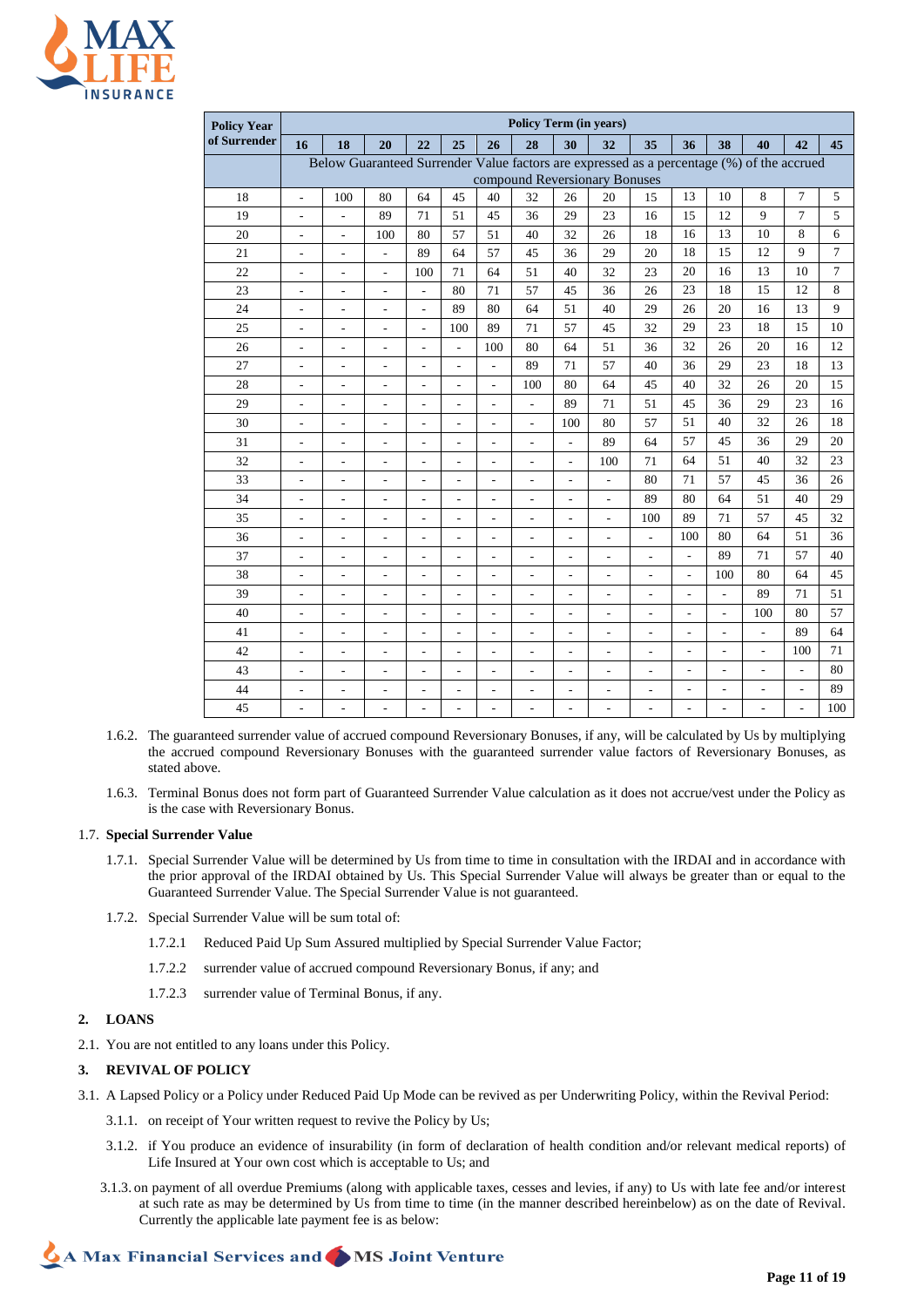

| No. of days between date of<br>revival and date of lapse of Policy | <b>Revival Late Fee Basis</b>                                      | <b>Currently Applicable</b><br><b>Revival Late Fee*</b> |
|--------------------------------------------------------------------|--------------------------------------------------------------------|---------------------------------------------------------|
| $0 - 60$                                                           | Nil                                                                | $0.00\%$                                                |
| 61-180                                                             | RBI Bank Rate $+1\%$ p.a. (compounded annually on due<br>Premiums) | 8.00%                                                   |
| >180                                                               | RBI Bank Rate $+3\%$ p.a. (compounded annually on due<br>Premiums) | 9.90%                                                   |

\***Note**: The current applicable revival late fee is effective 1st July 2019 and is based on RBI Bank rate of 7.0% p.a. prevailing as at 5<sup>th</sup> April 2016. The 'RBI Bank Rate' for the financial year ending 31<sup>st</sup> March (every year) will be considered for determining the revival late fee and the same shall be made effective w.e.f. 01<sup>st</sup> July every year. The revival late fee is revised only if the 'RBI Bank Rate' changes by 1% or more from the 'RBI Bank Rate' used to determine the prevailing revival late fee (reviewed on every 31<sup>st</sup> March). For further details and the revival late fee applicable as on date, please refer to our website **www.maxlifeinsurance.com**.

- 3.2. The revival of the Lapsed Policy or a Policy under Reduced Paid Up Mode will take effect only after We have approved the same in accordance with Our Underwriting Policy and communicated Our decision to You in writing. In view of our Underwriting Policy, We may waive any of the above conditions for revival of the Policy. All accrued bonus(es) and original benefits including death, monthly income and maturity benefits which were originally payable will be restored on such revival. However, no interest shall be payable by Us on such restoration.
- 3.3. If a Lapsed Policy is not revived within the Revival Period, this Policy will terminate without value, on the expiry of the Revival Period.
- 3.4. If a Policy under Reduced Paid Up Mode is not revived within the Revival Period then, it will continue to be under Reduced Paid Up Mode for the remaining part of the Policy Term.
- 3.5. The Policy cannot be revived beyond the Policy Term.
- 3.6. In addition to the revival provisions stated above, You may also be eligible to avail of one or more of the following revival schemes to revive Your Policy:
	- 3.6.1. Reduction in the Sum Assured: You may be eligible to revive your Policy by reducing the Sum Assured. Please contact Us for details on whether You are eligible for this revival scheme and, if so, the extent to which the Sum Assured can be reduced, the total amount required to be paid by You to revive the Policy and the applicable terms and conditions for utilizing this revival scheme;
	- 3.6.2. Change in the Premium Payment Term: You may be eligible to revive your Policy by changing the Premium Payment Term. Please contact Us for details on whether You are eligible for this revival scheme and if so, the extent to which the Premium Payment Term can be changed, the total amount required to be paid by You to revive the Policy and the applicable terms and conditions for utilizing this revival scheme;
	- 3.6.3. Special Revival Schemes: We may also introduce special revival schemes from time to time which are available for a particular period. Please contact Us for details on whether such revival scheme is available and, if You are eligible for the same, the total amount required to be paid by You to revive the Policy and the applicable terms and conditions for utilizing such revival scheme.
- 3.7. We may, from time to time, at Our sole discretion, introduce new revival schemes or modify or terminate existing revival schemes. Please contact Us for details on 1860 120 5577 or visit Our websit[e www.maxlifeinsurance.com.](http://www.maxlifeinsurance.com/)

### **4. PAYMENT OF BENEFITS**

- 4.1. The benefits under this Policy will be payable only on submission of satisfactory proof to Us. The benefits under this Policy will be payable to the Claimant.
- 4.2. Once the benefits under this Policy are paid to the Claimant, the same will constitute a valid discharge of Our liability under this Policy.

# **5. TERMINATION OF POLICY**

- 5.1. This Policy will terminate upon the happening of any of the following events:
	- 5.1.1. on the date on which We receive free look cancellation request;
	- 5.1.2. the date of intimation of repudiation of the death claim by Us in accordance with the provisions of this Policy;
	- 5.1.3. on the expiry of the Revival Period, if the Lapsed Policy has not been revived. However, if a Policy under Reduced Paid Up Mode is not revived within the Revival Period then, it will not terminate and will continue to be under Reduced Paid Up Mode for the remaining part of the Policy Term;
	- 5.1.4. on the date of payment of surrender value of this Policy; or
	- 5.1.5. on the Maturity Date.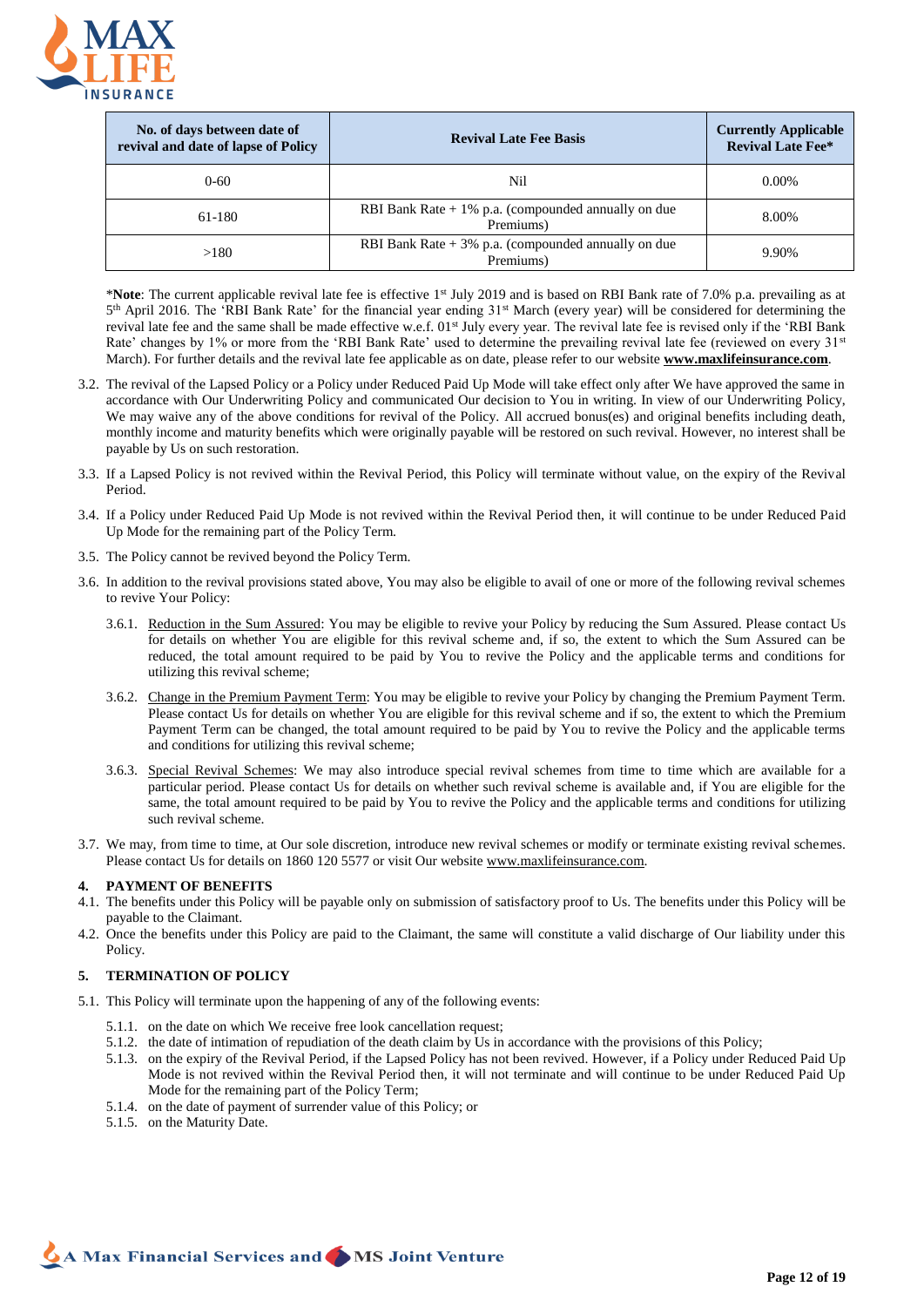

# **PART E**

# **POLICY CHARGES**

# **1. APPLICABLE FEES/ CHARGES UNDER THE POLICY**

1.1. This Policy is a non-linked participating individual life insurance savings plan.

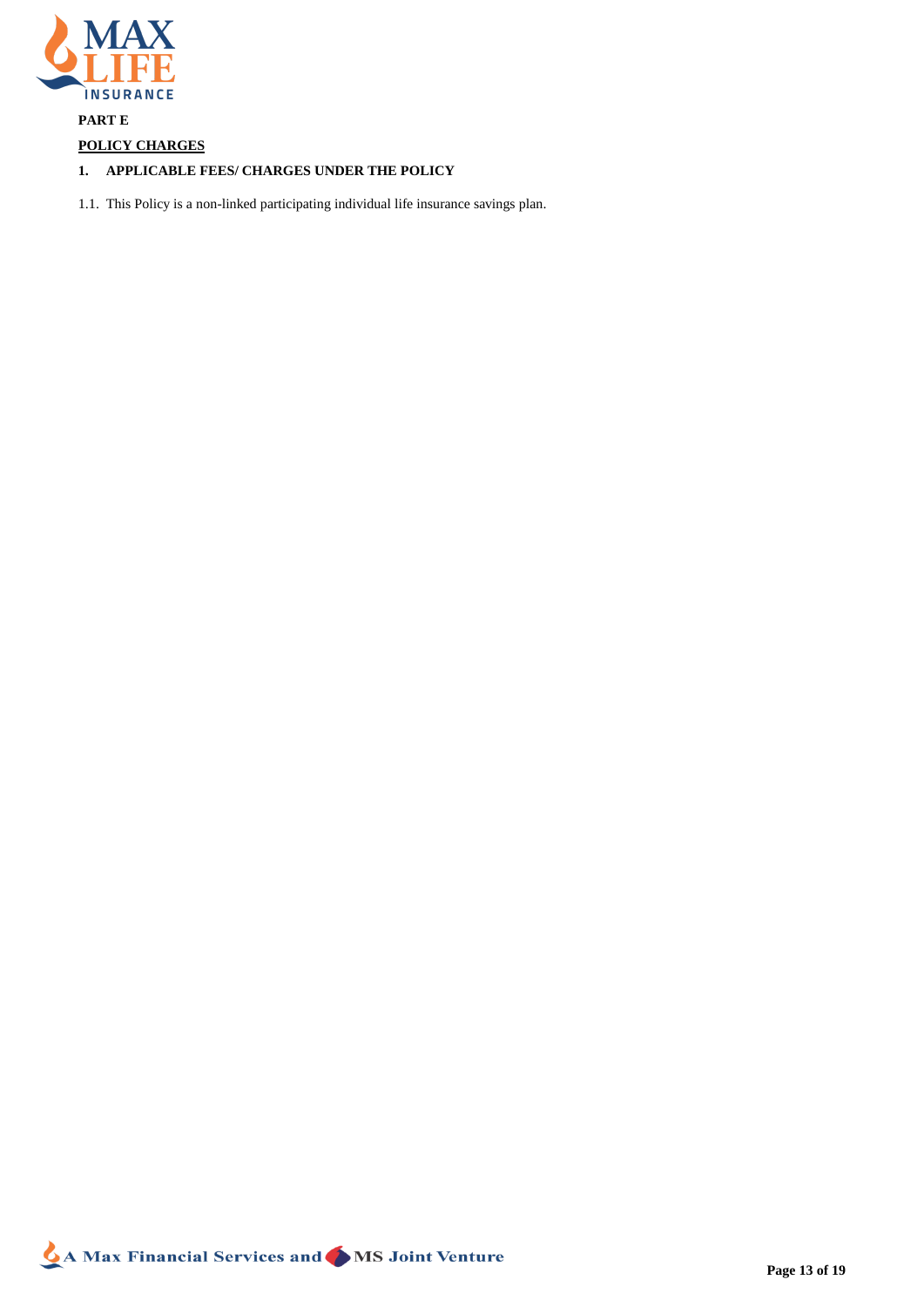

**PART F**

# **GENERAL TERMS AND CONDITIONS**

# **1. TAXES**

- 1.1. All Premiums are subject to applicable taxes, cesses, and levies which will entirely be borne by You and will always be paid by You along with the payment of Premium. If any imposition (tax or otherwise) is levied by any statutory or administrative body under the Policy, We reserve the right to claim the same from You. Alternatively, We have the right to deduct the amount from the benefits payable by Us under the Policy.
- 1.2. Tax benefits may be available as per the prevailing tax laws. Tax laws and the benefits arising thereunder are subject to change. You are advised to seek an opinion of Your tax advisor in relation to the tax benefits and liabilities applicable to You.

# **2. CLAIM PROCEDURE**

- 2.1. For processing a claim request under this Policy, We will require all of the following documents:
	- 2.1.1. Claimant's statement in the prescribed form;
	- 2.1.2. original Policy document;
	- 2.1.3. a copy of police complaint/ first information report (only in the case of unnatural death of the Life Insured);
	- 2.1.4. a copy of duly certified post mortem report (only in the case of unnatural death of the Life Insured);
	- 2.1.5. death certificate issued by the local/municipal authority;
	- 2.1.6. identity proof of the Claimant including Nominee(s) bearing their photographs and signatures (only in the case of the death of the Life Insured); and
	- 2.1.7. any other documents or information required by Us for assessing and approving the claim request.
- 2.2. A Claimant can download the claim request documents from Our website [www.maxlifeinsurance.com](http://www.maxlifeinsurance.com/) or can obtain the same from any of Our branches.
- 2.3. Subject to provisions of Section 45 of the Insurance Act 1938 as amended from time to time. We shall pay the benefits under this Policy subject to Our satisfaction:
	- 2.3.1. that the benefits have become payable as per the terms and conditions of this Policy; and
	- 2.3.2. of the bonafides and credentials of the Claimant.
- 2.4. Subject to Our sole discretion and satisfaction, in exceptional circumstances such as on happening of a Force Majeure Event, We may decide to waive all or any of the requirements set out in Clause 2.1 of Part F.

### **3. DECLARATION OF THE CORRECT AGE**

3.1. Declaration of the correct Age and/ or gender of the Life Insured is important for Our underwriting process and calculation of Premiums payable under the Policy. If the Age and/or gender declared in the Proposal Form is found to be incorrect at any time during the Policy Term or at the time of claim, We may revise the Premium with interest and/or applicable benefits payable under the Policy in accordance with the Premium and benefits that would have been payable, if the correct Age and/ or gender would have made the Life Insured eligible to be covered under the Policy on the Date of Commencement of Risk subject to Section 45 of the Insurance Act, 1938 as amended from time to time.

# **4. FRAUD, MISREPRESENTATION AND FORFEITURE**

4.1. Fraud, misrepresentation and forfeiture would be dealt with in accordance with provisions of Section 45 of the Insurance Act, 1938, as amended from time to time. *[A leaflet containing the simplified version of the* provisions of the above section is enclosed in Annexure  $- (1)$  for reference]

### **5. SUICIDE EXCLUSION**

- 5.1 Notwithstanding anything stated herein, if the Life Insured dies due to suicide, whether major/minor, whether sane or insane, within 12 (Twelve) months from the Date of Commencement of Risk or from the date of revival of this Policy, as applicable, all risks and benefits under this Policy shall cease and this Policy will terminate and We shall only pay the following to the Claimant:
	- 5.1.1 higher of the Surrender Value as on the date of death or (sum of Total Premiums Paid, Underwriting Extra Premium (if any), and loadings for modal premiums, if any, paid under the Policy), till the date of death , if the Policy has acquired a Surrender Value; or
	- 5.1.2 sum of Total Premiums Paid, Underwriting Extra Premium and loadings for modal premiums, if any, received by Us, if the Policy has not acquired a Surrender Value.

# **6. TRAVEL AND OCCUPATION**

6.1 There are no restrictions on travel or occupation under this Policy.

# **7. NOMINATION**

7.1 Nomination is allowed as per Section 39 of the Insurance Act, 1938 as amended from time to time. [A leaflet containing the simplified version of the provisions of the above section is enclosed in Annexure  $-$  (2) for reference]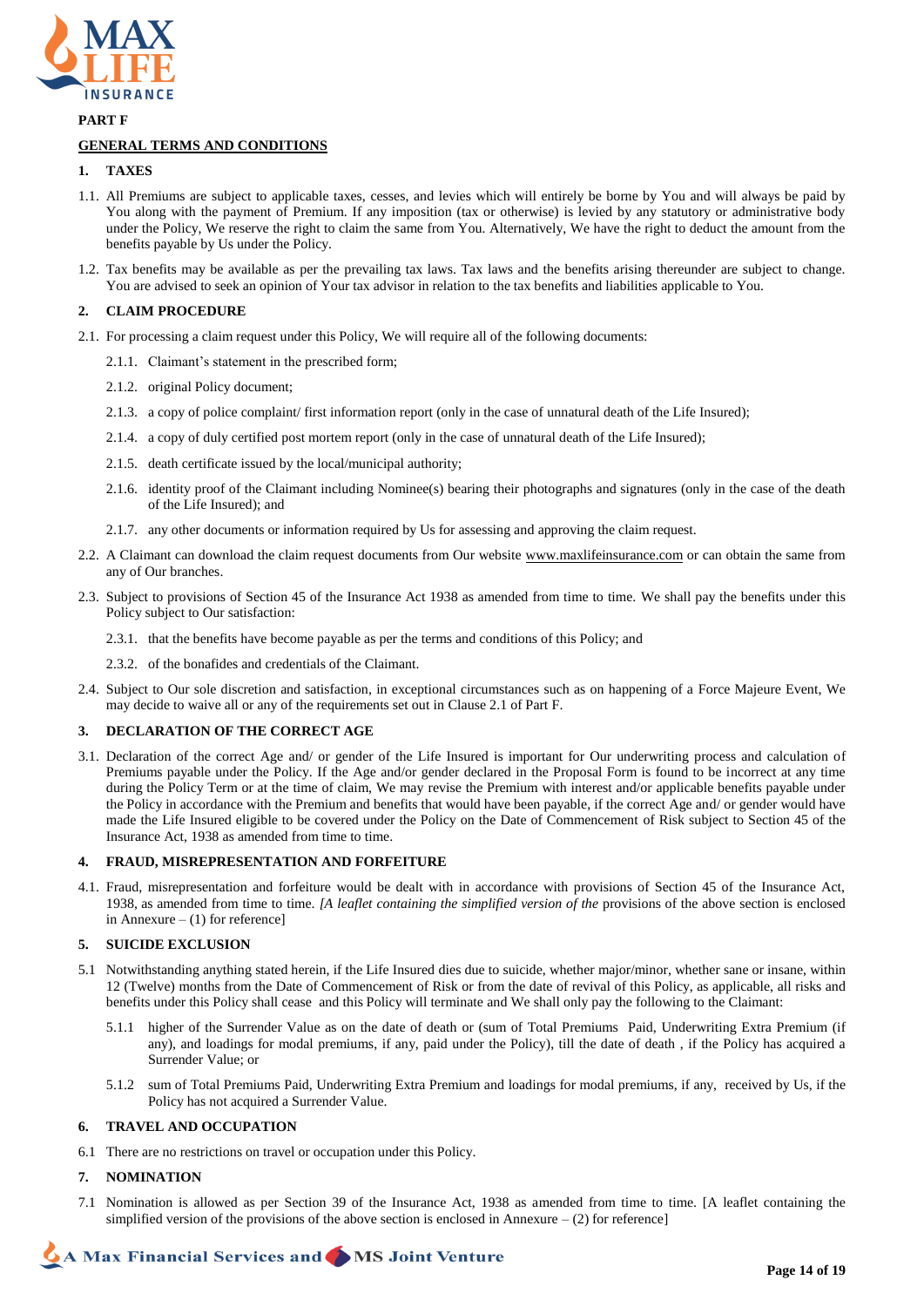

### **8. ASSIGNMENT**

8.1. Assignment is allowed as per Section 38 of the Insurance Act, 1938 as amended from time to time. *[A leaflet containing the simplified version of the provisions of the above section is enclosed in Annexure – (3) for reference]*

# **9. POLICY CURRENCY**

9.1. This Policy is denominated in Indian Rupees. Any benefit/claim payments under the Policy will be made in Indian Rupees by Us or in any other currency in accordance with the applicable guidelines issued by the Reserve Bank of India from time to time.

# **10. ELECTRONIC TRANSACTIONS**

10.1. You will comply with all the terms and conditions with respect to all transactions effected by or through facilities for conducting remote transactions including the internet, world wide web, electronic data interchange, call centre, tele-service operations or by other means of telecommunication established by Us or on Our behalf, for and in respect of the Policy or services, which will constitute legally binding and valid transactions when executed in adherence to and in compliance with the terms and conditions for such facilities.

### **11. AMENDMENT**

11.1. No amendments to the Policy will be effective, unless such amendments are expressly approved in writing by Us and/or by the IRDAI wherever applicable.

### **12. REGULATORY AND JUDICIAL INTERVENTION**

12.1. If any competent regulatory body or judicial body imposes any condition on the Policy for any reason, We are bound to follow the same which may include suspension of all benefits and obligations under the Policy.

### **13. FORCE MAJEURE**

13.1. The performance of the Policy may be wholly or partially suspended during the continuance of such Force Majeure Event under an intimation to or approval of the IRDAI. We will resume Our obligations under the Policy after the Force Majeure Event ceases to exist.

# **14. COMMUNICATION AND NOTICES**

- 14.1. All notices meant for Us should be in writing and delivered to Our address as mentioned in Part G or such other address as We may notify from time to time. You should mention the correct Policy number in all communications including communications with respect to Premium remittances made by You.
- 14.2. All notices meant for You will be in writing and will be sent by Us to Your address as shown in the Schedule or as communicated by You and registered with Us. We may send You notices by post, courier, hand delivery, fax or e-mail/electronic mode or by any other means as determined by Us. If You change Your address, or if the address of the Nominee changes, You must notify Us immediately. Failure in timely notification of change of address could result in a delay in processing of benefits payable under the Policy.
- 14.3. For any updates, please visit Our website www.maxlifeinsurance.com.

### **15. GOVERNING LAW AND JURISDICTION**

15.1. The Policy will be governed by and enforced in accordance with the laws of India. The competent courts in India will have exclusive jurisdiction in all matters and causes arising out of the Policy.

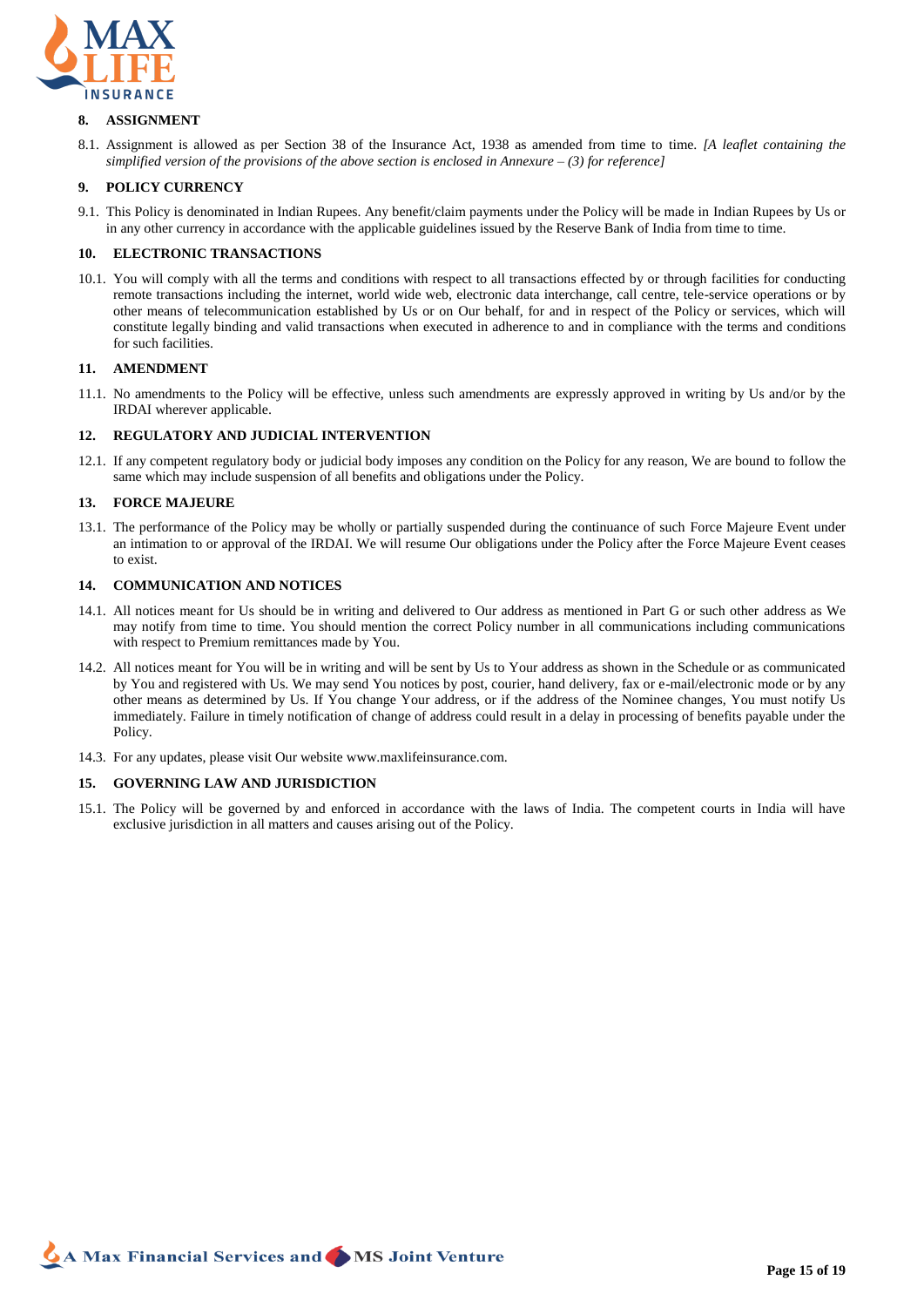

# **PART G**

### **GRIEVANCE REDRESSAL MECHANISM AND OMBUDSMAN DETAILS**

### **1. DISPUTE REDRESSAL PROCESS UNDER THE POLICY**

- 1.1. All consumer grievances and/or queries may be first addressed to Your agent or Our customer helpdesk as mentioned below:
	- a. Max Life Insurance Company Limited, Plot No. 90A, Sector 18, Gurugram, 122015, Haryana, India, Helpline No. 1860 120 5577, Email: [service.helpdesk@maxlifeinsurance.com](mailto:service.helpdesk@maxlifeinsurance.com)
	- b. To any office of Max Life Insurance Company Limited.
- 1.2. If Our response is not satisfactory or there is no response within 15 (Fifteen) days:
	- 1.2.1. the complainant or his legal heirs may file a written complaint with full details of the complaint and the complainant's contact information to the following official for resolution:

Greivance Redressal Officer, Max Life Insurance Company Limited Plot No. 90A, Sector 18, Gurugram, 122015, Haryana, India Helpline No. – 1860 120 5577 or (0124) 4219090 Email[: manager.services@maxlifeinsurance.com;](mailto:manager.services@maxlifeinsurance.com)

1.2.2. the complainant or his legal heirs may approach the Grievance Cell of the IRDAI on the following contact details:

IRDAI Grievance Call Centre (IGCC) Toll Free No:155255 or 1800 4254 732 Email[: complaints@irdai.gov.in](mailto:complaints@irdai.gov.in)

- 1.2.3. You can also register Your complaint online at http://www.igms.irdai.gov.in
- 1.2.4. You can also register Your complaint through fax/paper by submitting Your complaint to:

Consumer Affairs Department Insurance Regulatory and Development Authority of India Sy No. 115/1, Financial District, Nanakramguda, Gachibowli, Hyderabad – 500 032 Ph: (040) 20204000

- 1.3. If You are not satisfied with the redressal or there is no response within a period of 1 (One) month, or rejection of complaint by Us, the complainant or his legal heirs or nominee, or assignee may approach Insurance Ombudsman at the address mentioned in Annexure A1 or on the IRDAI websit[e www.irdai.gov.in](http://www.irdai.gov.in/) on ECOI website at www.ecoi.co.in if the grievance pertains to:
	- 1.3.1. delay in settlement of a claim;
	- 1.3.2. any partial or total repudiation of a claim by Us;
	- 1.3.3. any dispute with regard to the Premium paid or payable in terms of the Policy; or
	- 1.3.4. any misrepresentation of policy terms and conditions at any time in the ;
	- 1.3.5. any dispute on the legal construction of the Policy in so far as such dispute relate to a claim;
	- 1.3.6. policy servicing by Us, Our agents or intermediaries;
	- 1.3.7. issuance of insurance policy, which is not in conformity with the proposal form submitted by You;
	- 1.3.8. non issuance of any insurance document after receipt of the Premium.
	- 1.3.9. Any other matter resulting from violation of provisions of Insurance Act, 1938 or the regulation, circulars, Guidelines or instructions issued by the IRDAI from time to time on the terms and conditions of the policy contract, in so far as they relate to issues mentioned in this para 1.3 above.
- 1.4. As per Rule 14 of the Insurance Ombudsman Rules, 2017, a complaint to the Insurance Ombudsman can be made only within a period of 1 (One) year after receipt of Our rejection of the representation or after receipt of Our decision which is not to Your satisfaction or if We fail to furnish reply after expiry of a period of one month from the date of receipt of the written representation of the complainant, provided the complaint is not on the same matter, for which any proceedings before any court, or consumer forum or arbitrator is pending.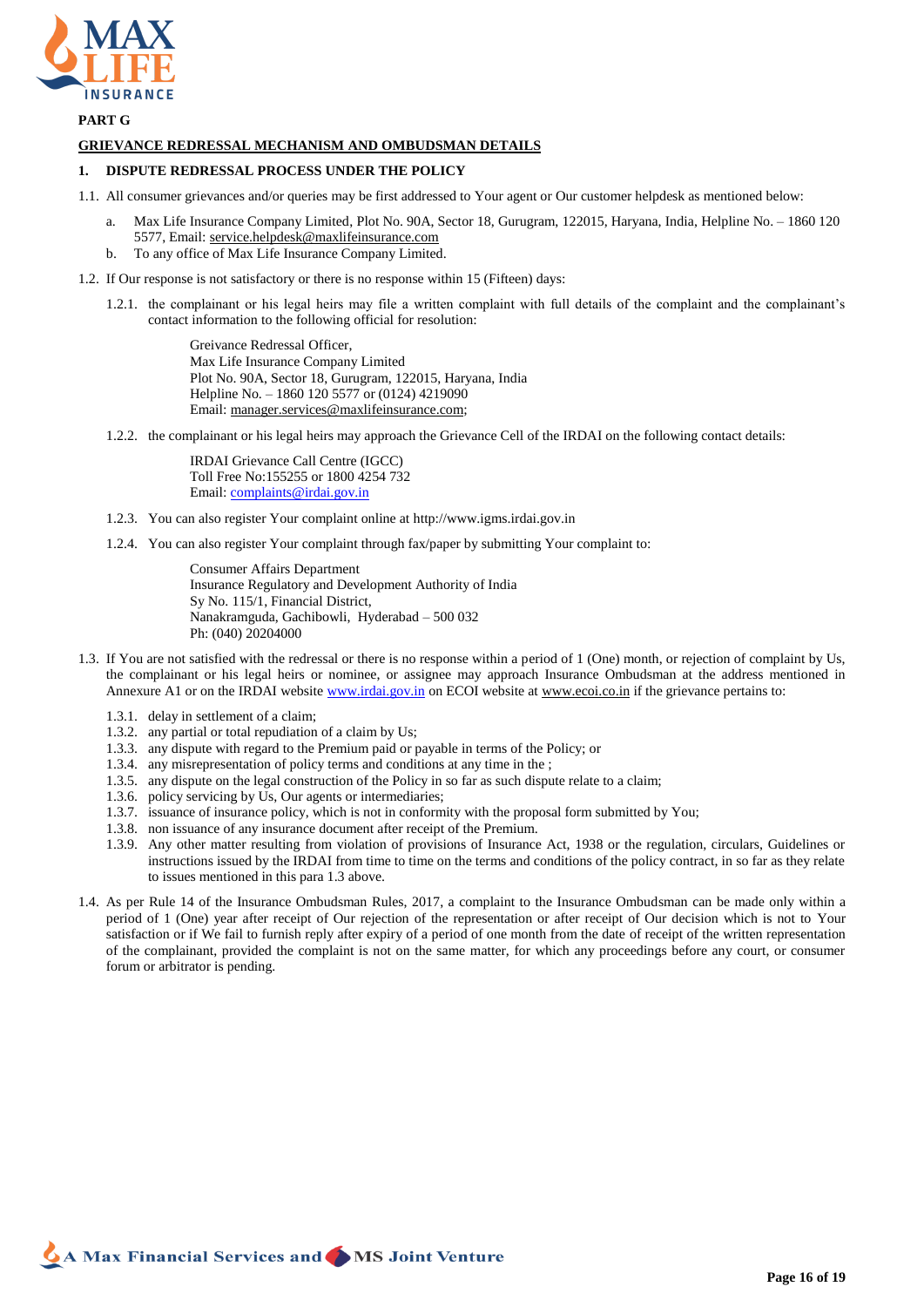

### **Annexure A:List of Insurance Ombudsman**

**AHMEDABAD** - Office of the Insurance Ombudsman, 6th Floor, Jeevan Prakash Bldg, Tilak Marg, Relief Road,Ahmedabad-380 001. Tel.:- 079-25501201/02/05/06 Email: **bimalokpal.ahmedabad@ecoi.co.in.** (State of Gujarat and Union Territories of Dadra & Nagar Haveli and Daman and Diu.)

**BENGALURU** -Office of the Insurance Ombudsman, Jeevan Soudha Bldg., PID No. 57-27-N-19, Ground Floor, 19/19, 24th Main Road,JP Nagar, 1st Phase, Bengaluru – 560 078. Tel.: 080-26652049/26652048Email: [bimalokpal.bengaluru@ecoi.co.in.](mailto:bimalokpal.bengaluru@gbic.co.in) (State of Karnataka)

**BHOPAL** - Office of the Insurance Ombudsman, 2nd Floor, Janak Vihar Complex, 6, Malviya Nagar, Opp. Airtel Office, Near New Market, Bhopal(M.P.)-462 003. Tel.:- 0755-2769201/2769202 Fax : 0755-2769203 Email: [bimalokpal.bhopal@ecoi.co.in](mailto:bimalokpal.bhopal@gbic.co.in) (States of Madhya Pradesh and Chattisgarh.)

**BHUBANESHWAR** - Office of the Insurance Ombudsman, 62, Forest Park, Bhubaneshwar-751 009. Tel.:- 0674-2596461/2596455 Fax : 0674-2596429 Email: [bimalokpal.bhubaneswar@ecoi.co.in](mailto:bimalokpal.bhubaneswar@gbic.co.in) (State of Orissa.)

**CHANDIGARH** - Office of the Insurance Ombudsman, S.C.O. No.101, 102 & 103,2nd Floor, Batra Building, Sector 17-D, Chandigarh-160017. Tel.:- 0172-2706468/2706196 Fax : 0172-2708274 Email:bimalokpal.chandigarh@ecoi.co.in (States of Punjab, Haryana, Himachal Pradesh, Jammu & Kashmir and Union territory of Chandigarh.)

**CHENNAI**- Office of the Insurance Ombudsman, Fathima Akhtar Court, 4th Floor, 453 , Anna Salai, Teynampet, Chennai-600 018.Tel.:- 044-24333668 /24335284 Fax : 044-24333664 Email: **bimalokpal.chennai@ecoi.co.in** [State of Tamil Nadu and Union Territories - Pondicherry Town and Karaikal (which are part of Union Territory of Pondicherry).]

**DELHI**- Office of the Insurance Ombudsman, 2/2 A, Universal Insurance Building., Asaf Ali Road, New Delhi-110 002. Tel.:- 011- 23232481/23213504Email: [bimalokpal.delhi@ecoi.co.in](mailto:bimalokpal.delhi@gbic.co.in) (State of Delhi)

**ERNAKULAM**- Office of the Insurance Ombudsman, 2nd Floor, Pulinat Bldg., Opp. Cochin Shipyard, M.G. Road, Ernakulam-682 015. Tel : 0484-2358759/2359338 Fax : 0484-2359336 Email: [bimalokpal.ernakulam@ecoi.co.in](mailto:bimalokpal.ernakulam@gbic.co.in) (State of Kerala and Union Territory of (a) Lakshadweep (b) Mahe-a part of Union Territory of Pondicherry.)

**GUWAHATI** - Office of the Insurance Ombudsman, "Jeevan Nivesh", 5th Floor, Nr. Panbazar over bridge, S.S. Road, Guwahati-781 001(ASSAM) Tel.:- 0361-2632204/2602205 Email: [bimalokpal.guwahati@ecoi.co.in](mailto:bimalokpal.guwahati@gbic.co.in) (States of Assam, Meghalaya, Manipur, Mizoram, Arunachal Pradesh, Nagaland and Tripura.)

**HYDERABAD** - Office of the Insurance Ombudsman, 6-2-46, 1st Floor, Moin Court, Lane Opp. Saleem Function Palace, A.C. Guards, Lakdi-Ka-Pool, Hyderabad-500 004. Tel: 040-67504123/23312122 Fax: 040-23376599 Email: [bimalokpal.hyderabad@ecoi.co.in](mailto:bimalokpal.hyderabad@gbic.co.in) (State of Andhra Pradesh, Telangana and Yanam and part of the Union Territory of Pondicherry.)

**JAIPUR**- Office of the Insurance Ombudsman, Ground Floor, Jeevan Nidhi II Bldg, Bhawani Singh Marg, Jaipur – 302005 Tel : 0141- 2740363 Email: **bimalokpal.jaipur@ecoi.co.in** (State of Rajasthan)

**KOLKATA** - Office of the Insurance Ombudsman, Hindustan Building. Annexe, 4th Floor, 4, C.R. Avenue, Kolkata-700 072. Tel : 033-22124339/22124340 Fax : 033-22124341 Email: **bimalokpal.kolkata@ecoi.co.in</u>** (States of West Bengal, Sikkim, and Union Territories of Andaman and Nicobar Islands.)

**LUCKNOW**- Office of the Insurance Ombudsman, 6th Floor, Jeevan Bhawan, Phase-2, Nawal Kishore Road, Hazaratganj, Lucknow-226 001. Tel : 0522 -2231331/2231330 Fax : 0522-2231310 Email: **bimalokpal.lucknow@ecoi.co.in** (Following Districts of Uttar Pradesh: Laitpur, Jhansi, Mahoba, Hamirpur, Banda, Chitrakoot, Allahabad, Mirzapur, Sonbhabdra, Fatehpur, Pratapgarh, Jaunpur,Varanasi, Gazipur, Jalaun, Kanpur, Lucknow, Unnao, Sitapur, Lakhimpur, Bahraich, Barabanki, Raebareli, Sravasti, Gonda, Faizabad, Amethi, Kaushambi, Balrampur, Basti, Ambedkarnagar, Sultanpur, Maharajgang, Santkabirnagar, Azamgarh, Kushinagar, Gorkhpur, Deoria, Mau, Ghazipur, Chandauli, Ballia, Sidharathnagar.)

**MUMBAI** - Office of the Insurance Ombudsman, 3rd Floor, Jeevan Seva Annexe, S.V. Road, Santacruz(W), Mumbai 400054. Tel : 022-26106960/26106552 Fax: 022-26106052 Email: [bimalokpal.mumbai@ecoi.co.in](mailto:bimalokpal.mumbai@gbic.co.in) (State of Goa and Mumbai Metropolitan Region excluding Navi Mumbai and Thane)

**NOIDA** - Office of the Insurance Ombudsman,4th Floor, Bhagwan Sahai Palace,Main Road, Naya Bans, Sector-15, Distt: Gautam Buddh Nagar, U.P. - 201301.Tel: 0120-2514250/2514252/2514253 Email: **bimalokpal.noida@ecoi.co.in** (State of Uttaranchal and the following Districts of Uttar Pradesh:Agra, Aligarh, Bagpat, Bareilly, Bijnor, Budaun, Bulandshehar, Etah, Kanooj, Mainpuri, Mathura, Meerut, Moradabad, Muzaffarnagar, Oraiyya, Pilibhit, Etawah, Farrukhabad, Firozbad, Gautambodhanagar, Ghaziabad, Hardoi, Shahjahanpur, Hapur, Shamli, Rampur, Kashganj, Sambhal, Amroha, Hathras, Kanshiramnagar, Saharanpur.)

**PATNA** - Office of the Insurance Ombudsman, 1st Floor, Kalpana Arcade Building, Bazar Samiti Road, Bahadurpur, Patna – 800006, Tel No: 0612-2680952, Email id : **bimalokpal.patna@ecoi.co.in (State of Bihar, Jharkhand.)** 

**PUNE** - Office of the Insurance Ombudsman,3rd Floor, Jeevan Darshan Bldg, C.T.S. No.s. 195 to 198, N.C. Kelkar Road, Narayan peth, Pune – 411030. Tel: 020-41312555Email: [bimalokpal.pune@ecoi.co.in](mailto:bimalokpal.pune@gbic.co.in) (State of Maharashtra including Navi Mumbai and Thane and excluding Mumbai Metropolitan Region.)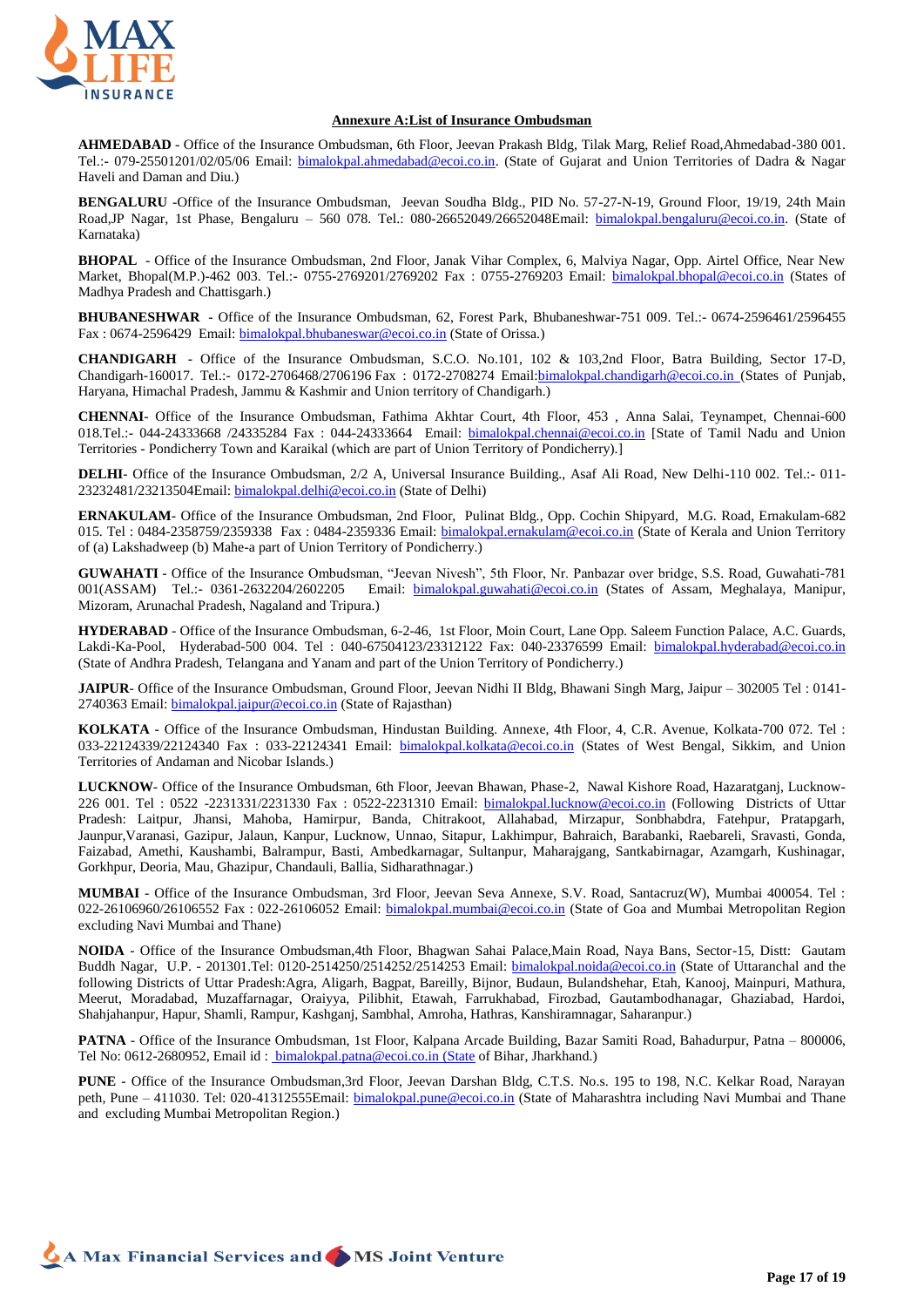

### **Annexure 1**

### **Section 45 – Policy shall not be called in question on the ground of mis-statement after three years**

Provisions regarding policy not being called into question in terms of Section 45 of the Insurance Act, 1938, as amended from time to time are as follows: 1.No Policy of Life Insurance shall be called in question on any ground whatsoever after expiry of 3 yrs from a. the date of issuance of policy or b. the date of commencement of risk or c.the date of revival of policy or d. the date of rider to the policy, whichever is later. 2.On the ground of fraud, a policy of Life Insurance may be called in question within 3 years from a.the date of issuance of policy or b.the date of commencement of risk or c.the date of revival of policy or d. the date of rider to the policy, whichever is later. For this, the insurer should communicate in writing to the insured or legal representative or nominee or assignees of insured, as applicable, mentioning the ground and materials on which such decision is based. 3. Fraud means any of the following acts committed by insured or by his agent, with the intent to deceive the insurer or to induce the insurer to issue a life insurance policy: a.The suggestion, as a fact of that which is not true and which the insured does not believe to be true;b. The active concealment of a fact by the insured having knowledge or belief of the fact; c.Any other act fitted to deceive; and d.Any such act or omission as the law specifically declares to be fraudulent. 4.Mere silence is not fraud unless, depending on circumstances of the case, it is the duty of the insured or his agent keeping silence to speak or silence is in itself equivalent to speak.5. No Insurer shall repudiate a life insurance policy on the ground of fraud, if the insured / beneficiary can prove that the misstatement was true to the best of his knowledge and there was no deliberate intention to suppress the fact or that such mis-statement of or suppression of material fact are within the knowledge of the insurer. Onus of disproving is upon the policyholder, if alive, or beneficiaries. 6. Life insurance Policy can be called in question within 3 years on the ground that any statement of or suppression of a fact material to expectancy of life of the insured was incorrectly made in the proposal or other document basis which policy was issued or revived or rider issued. For this, the insurer should communicate in writing to the insured or legal representative or nominee or assignees of insured, as applicable, mentioning the ground and materials on which decision to repudiate the policy of life insurance is based.7.In case repudiation is on ground of mis-statement and not on fraud, the premium collected on policy till the date of repudiation shall be paid to the insured or legal representative or nominee or assignees of insured, within a period of 90 days from the date of repudiation.8.Fact shall not be considered material unless it has a direct bearing on the risk undertaken by the insurer. The onus is on insurer to show that if the insurer had been aware of the said fact, no life insurance policy would have been issued to the insured.9.The insurer can call for proof of age at any time if he is entitled to do so and no policy shall be deemed to be called in question merely because the terms of the policy are adjusted on subsequent proof of age of life insured. So, this Section will not be applicable for questioning age or adjustment based on proof of age submitted subsequently.

### *[Disclaimer: This is only a simplified version prepared for general information. You are advised to refer to the Insurance Act 1938 as amended from time to time for complete and accurate details.]*

### **Annexure 2**

#### **Section 39 - Nomination by Policyholder**

Nomination of a life insurance policy is as below in accordance with Section 39 of the Insurance Act, 1938 as amended from time to time. The extant provisions in this regard are as follows:1.The policyholder of a life insurance policy on his own life may nominate a person or persons to whom money secured by the policy shall be paid in the event of his death.2.Where the nominee is a minor, the policyholder may appoint any person to receive the money secured by the policy in the event of policyholder's death during the minority of the nominee. The manner of appointment is to be laid down by the insurer. 3.Nomination can be made at any time before the maturity of the policy. 4.Nomination may be incorporated in the text of the policy itself or may be endorsed on the policy communicated to the insurer and can be registered by the insurer in the records relating to the policy.5.Nomination can be cancelled or changed at any time before policy matures, by an endorsement or a further endorsement or a will as the case may be. 6.A notice in writing of change or cancellation of nomination must be delivered to the insurer for the insurer to be liable to such nominee. Otherwise, insurer will not be liable if a bonafide payment is made to the person named in the text of the policy or in the registered records of the insurer.7.Fee to be paid to the insurer for registering change or cancellation of a nomination can be specified by the Authority through Regulations.8.On receipt of notice with fee, the insurer should grant a written acknowledgement to the policyholder of having registered a nomination or cancellation or change thereof. 9.A transfer or assignment made in accordance with Section 38 shall automatically cancel the nomination except in case of assignment to the insurer or other transferee or assignee for purpose of loan or against security or its reassignment after repayment. In such case, the nomination will get affected to the extent of insurer's or transferee's or assignee's interest in the policy. The nomination will get revived on repayment of the loan.10.The right of any creditor to be paid out of the proceeds of any policy of life insurance shall not be affected by the nomination.11.In case of nomination by policyholder whose life is insured, if the nominees die before the policyholder, the proceeds are payable to policyholder or his heirs or legal representatives or holder of succession certificate.12.In case nominee(s) survive the person whose life is insured, the amount secured by the policy shall be paid to such survivor(s). 13. Where the policyholder whose life is insured nominates hia.parents or b.spouse or c.children ord.spouse and childrene.or any of them, the nominees are beneficially entitled to the amount payable by the insurer to the policyholder unless it is proved that policyholder could not have conferred such beneficial title on the nominee having regard to the nature of his title.14. If nominee(s) die after the policyholder but before his share of the amount secured under the policy is paid, the share of the expired nominee(s) shall be payable to the heirs or legal representative of the nominee or holder of succession certificate of such nominee(s). 15.The provisions of sub-section 7 and 8 (13 and 14 above) shall apply to all life insurance policies maturing for payment after the commencement of Insurance Laws (Amendment) Act 2015.16.If policyholder dies after maturity but the proceeds and benefit of the policy has not been paid to him because of his death, his nominee(s) shall be entitled to the proceeds and benefit of the policy.17.The provisions of Section 39 are not applicable to any life insurance policy to which Section 6 of Married Women's Property Act, 1874 applies or has at any time applied except where before or after Insurance Act, 1938 as amended from time to time, a nomination is made in favour of spouse or children or spouse and children whether or not on the face of the policy it is mentioned that it is made under Section 39. Where nomination is intended to be made to spouse or children or spouse and children under Section 6 of MWP Act, it should be specifically mentioned on the policy. In such a case only, the provisions of Section 39 will not apply.

*[Disclaimer: This is only a simplified version prepared for general information. You are advised to refer to the Insurance Act 1938 as amended from time to time for complete and accurate details.]*